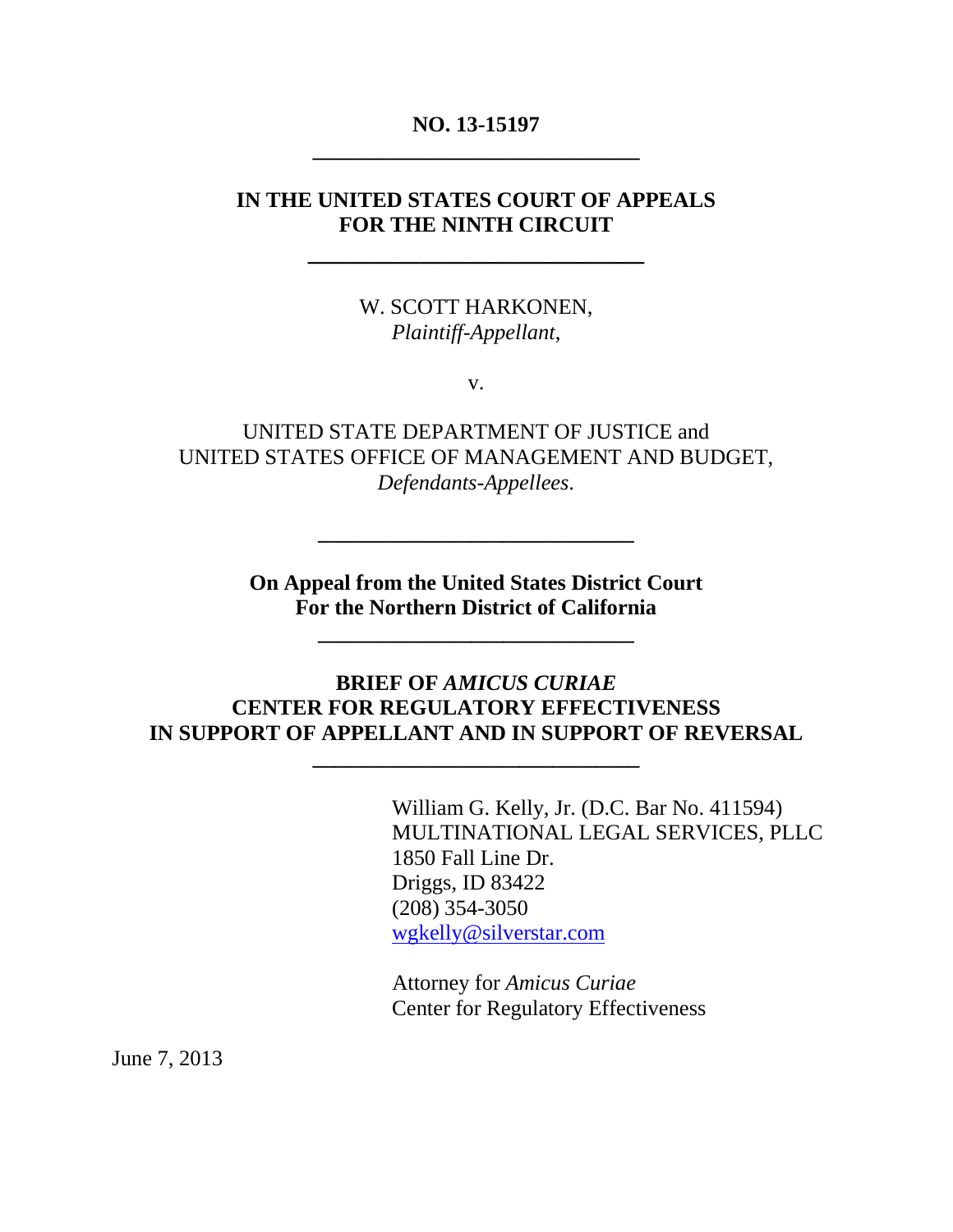# **PARTIES' CONSENT**

All parties to this case have consented to the filing of an *amicus curiae* brief by the Center for Regulatory Effectiveness.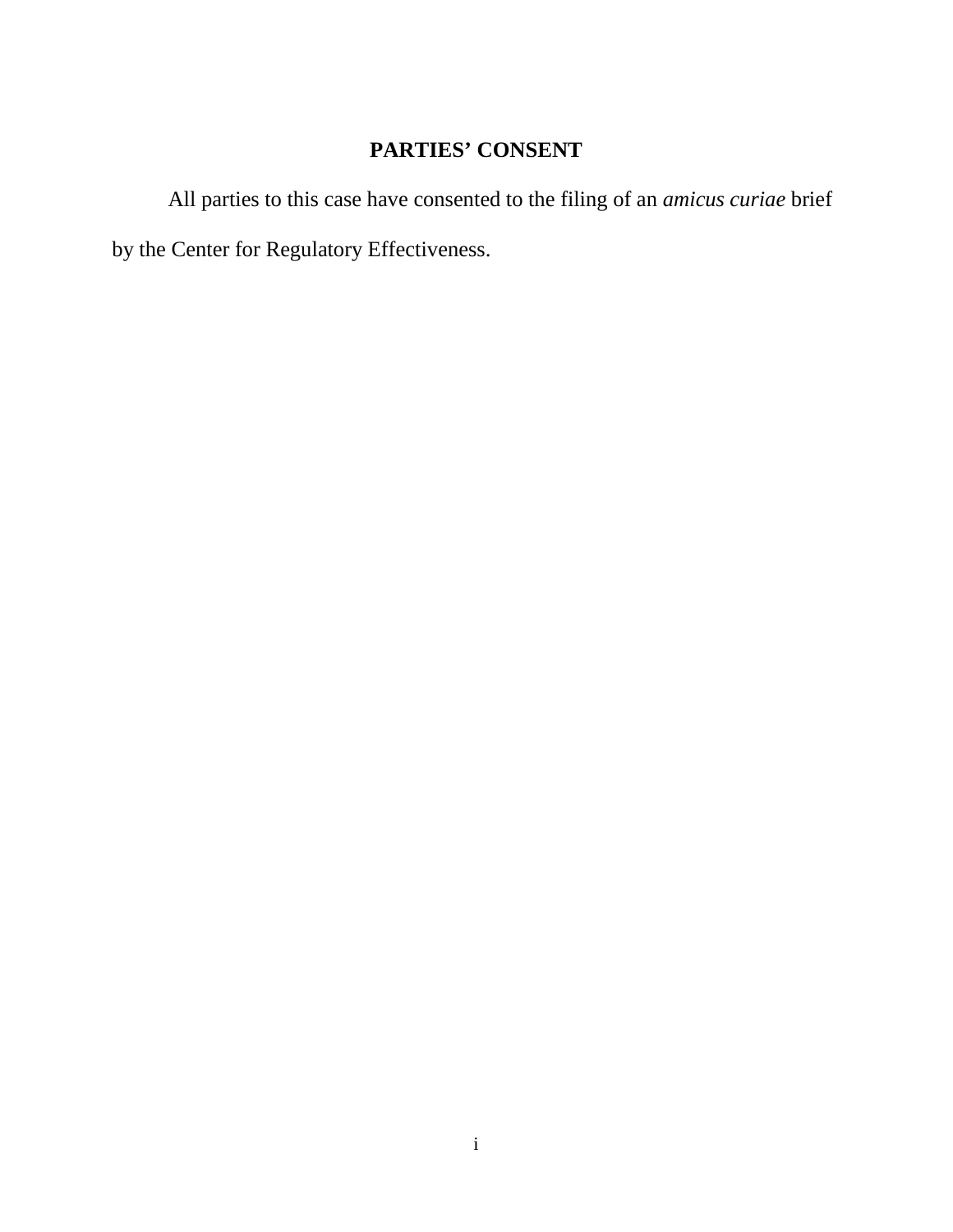# **CORPORATE DISCLOSURE STATEMENT**

The Center for Regulatory Effectiveness does not have a parent corporation and no publicly-held corporation holds any of its stock.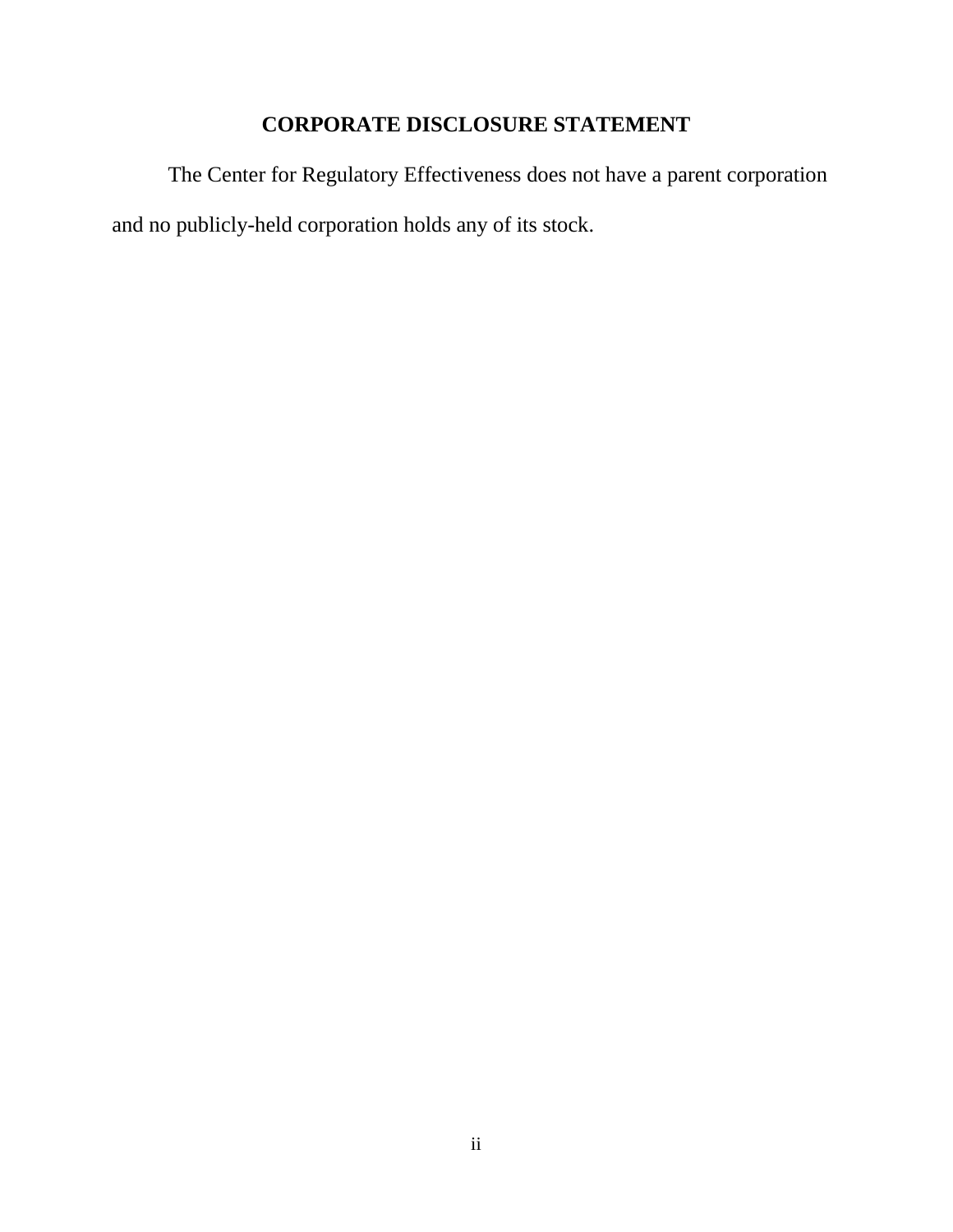# **TABLE OF CONTENTS**

|                                                                 |                 | STATEMENT OF AUTHORSHIP AND FINANCIAL SUPPORT ix                                                                                                                                                                        |  |
|-----------------------------------------------------------------|-----------------|-------------------------------------------------------------------------------------------------------------------------------------------------------------------------------------------------------------------------|--|
|                                                                 |                 |                                                                                                                                                                                                                         |  |
|                                                                 | <b>ARGUMENT</b> |                                                                                                                                                                                                                         |  |
| I.<br>Should Not Be Interpreted as a Blanket Exemption Covering |                 | The Press Release Exemption in the OMB and DOJ Guidelines                                                                                                                                                               |  |
|                                                                 | A.              | Appearance of the Language Concerning Press Releases<br>Only in the Final OMB Guidelines Indicates that OMB                                                                                                             |  |
|                                                                 | <b>B.</b>       | the Interpretive Canon Noscitur a Sociis Applies Here<br>and Dictates that the OMB and DOJ Exclusionary<br>Language Concerning Press Releases Must be Interpreted<br>as Qualified Such that It Cannot Be Construed As a |  |
|                                                                 | $\mathcal{C}$ . | <b>OMB</b> Guidance Confirms That the Press Release<br>Exemption was Not Intended by Either OMB or DOJ                                                                                                                  |  |
|                                                                 | D.              | <b>OMB</b> 's Interpretation of the Press Release Exclusion Is                                                                                                                                                          |  |
| Π.                                                              |                 | The Fourth Circuit's Opinion in the Salt Institute Case Should<br>Not Be Considered Relevant Precedent on Whether the IQA<br>Confers a Right to Correction of Agency-Disseminated Information. 12                       |  |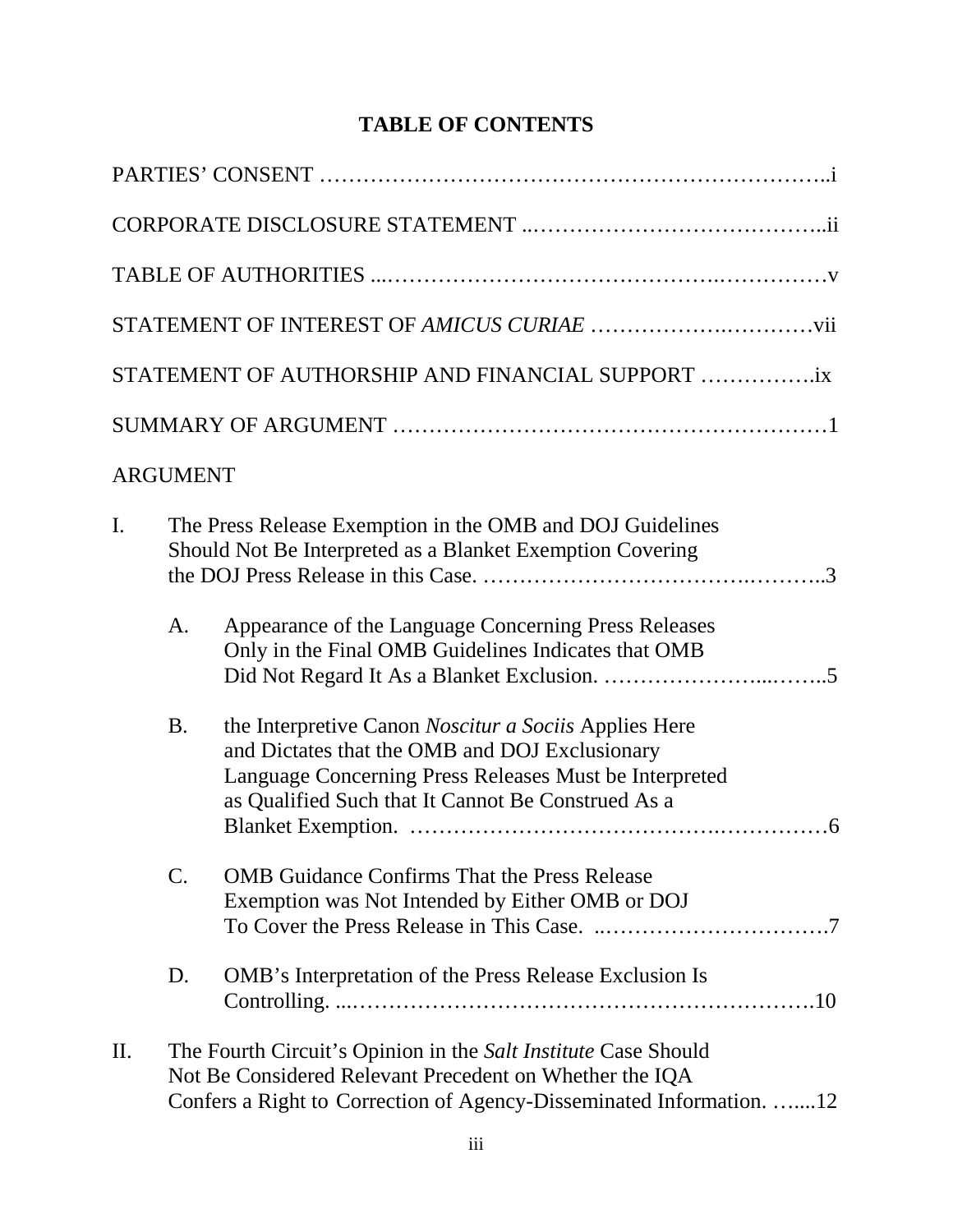| A.                | The <i>Salt Institute</i> Opinion Should Be Interpreted as |  |
|-------------------|------------------------------------------------------------|--|
|                   | Referring to the Correctness of the Underlying Study       |  |
|                   | Data Requested in the Petition, Not the Correctness of     |  |
|                   |                                                            |  |
| <b>B.</b>         | If the Language in the Fourth Circuit's Opinion Regarding  |  |
|                   | the Lack of a Right to Correctness Is Regarded as Possibly |  |
|                   | Referring to a Right to Obtain Correction of Agency-       |  |
|                   | Disseminated Information under the IQA, It Should Be       |  |
|                   | Regarded as Dicta. At Most the Opinion Is Ambiguous        |  |
|                   | on this Point, and Therefore It Should Not Be Considered   |  |
|                   |                                                            |  |
| <b>CONCLUSION</b> |                                                            |  |
|                   |                                                            |  |
|                   |                                                            |  |

# **ATTACHMENTS**

Relevant pages of the June 10, 2002 Memorandum from OIRA to the President's Management Council.

Relevant pages of OMB's final agency-specific IQA Guidelines (Oct. 1, 2002).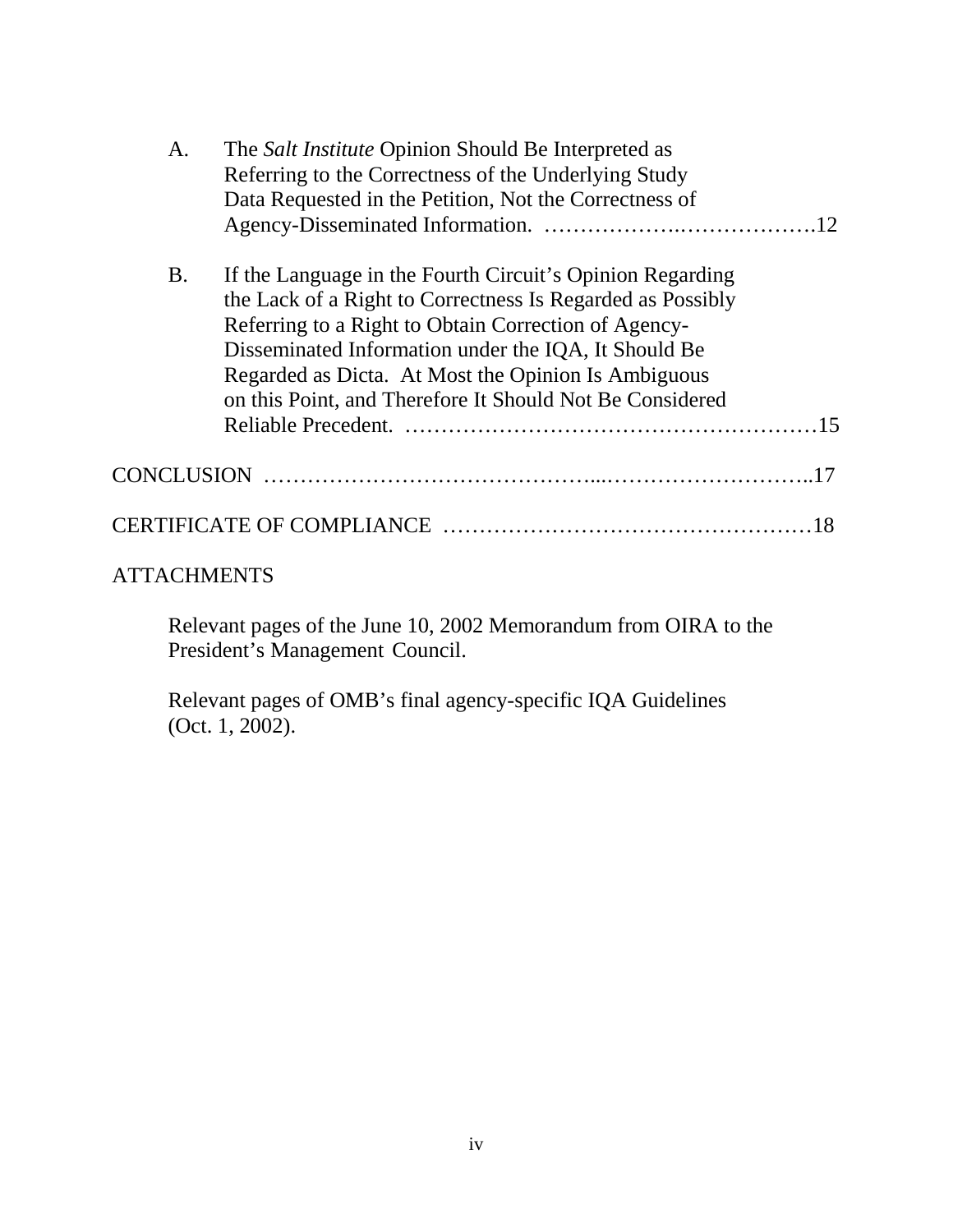# **TABLE OF AUTHORITIES**

# **Cases**

| Ams. for Safe Access v. HHS,                                                                   |
|------------------------------------------------------------------------------------------------|
| Am. Petroleum Inst. v. U.S. EPA,                                                               |
| Auer v. Robbins,                                                                               |
| Bullock v. BankChampaign, N.A.,                                                                |
| Decker v. Northwest Envtl. Def. Ctr.,                                                          |
| Dole v. United Steelworkers of Am.,                                                            |
| Espinoza v. United Student Aid Funds, Inc.,                                                    |
| McConnell v. United States,<br>478 F.3d 1092 (9th Cir.), cert. denied, 552 U.S. 1038 (2007) 13 |
| M.R. v. Dreyfus,                                                                               |
| Prime Time Int'l Co. v. Vilsack,                                                               |
| Salt Inst. v. Leavitt,                                                                         |
| United States v. Mead Corp.,                                                                   |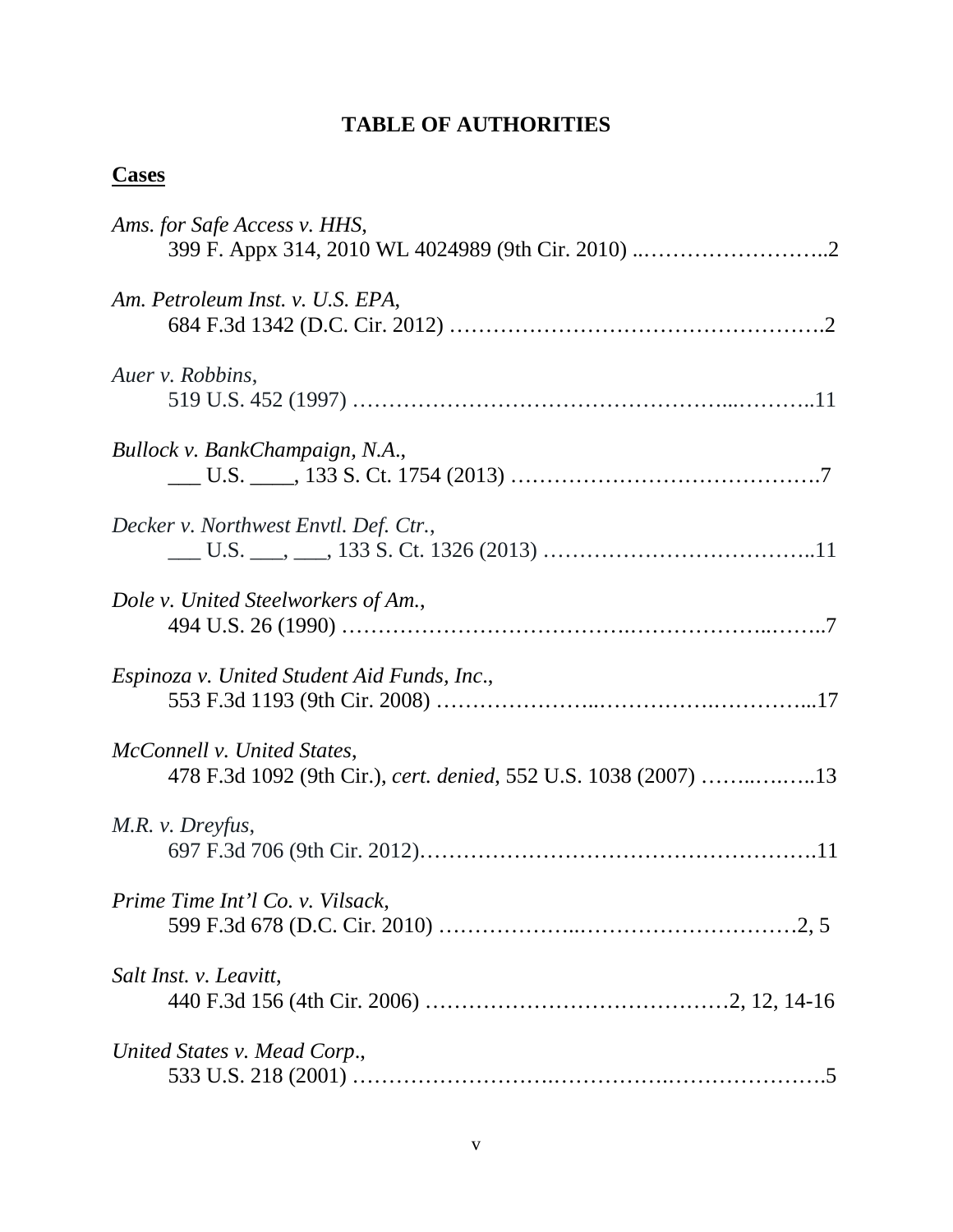# **Federal Statutes**

| <b>Federal Regulations</b>                                                                                                                                                   |
|------------------------------------------------------------------------------------------------------------------------------------------------------------------------------|
| Department of Justice Information Quality Guidelines,                                                                                                                        |
| OMB proposed IQA government-wide Guidelines,                                                                                                                                 |
| OMB final IQA government-wide Guidelines,                                                                                                                                    |
| OMB Notice of Availability of OMB's agency-specific Guidelines,                                                                                                              |
| OMB's agency-specific Guidelines (relevant pages),<br>http://www.whitehouse.gov/sites/default/files/omb/assets/omb/inforeg/iqg_oct2002                                       |
| <b>Other Authorities</b>                                                                                                                                                     |
| Memorandum to the President's Management Council on<br>Agency Draft Information Quality Guidelines, from the<br>Administrator of OIRA, dated June 10, 2002 (relevant pages), |

[http://www.whitehouse.gov/sites/default/files/omb/assets/omb/inforeg/iqg\\_comme](http://www.whitehouse.gov/sites/default/files/omb/assets/omb/inforeg/iqg_comments.pdf) [nts.pdf.](http://www.whitehouse.gov/sites/default/files/omb/assets/omb/inforeg/iqg_comments.pdf) …………………………………………………………………...……..8, 9

Recording of oral argument (by the court) in *Salt Inst. v. Leavitt*, 440 F.3d 156 (4<sup>th</sup> Cir. 2006), at 16:46-17:39 …………………………………12-13

*Salt Institute* petitions and agency responses, <http://aspe.hhs.gov/infoquality/requests.shtml> (item 8) .....................4, 13, 14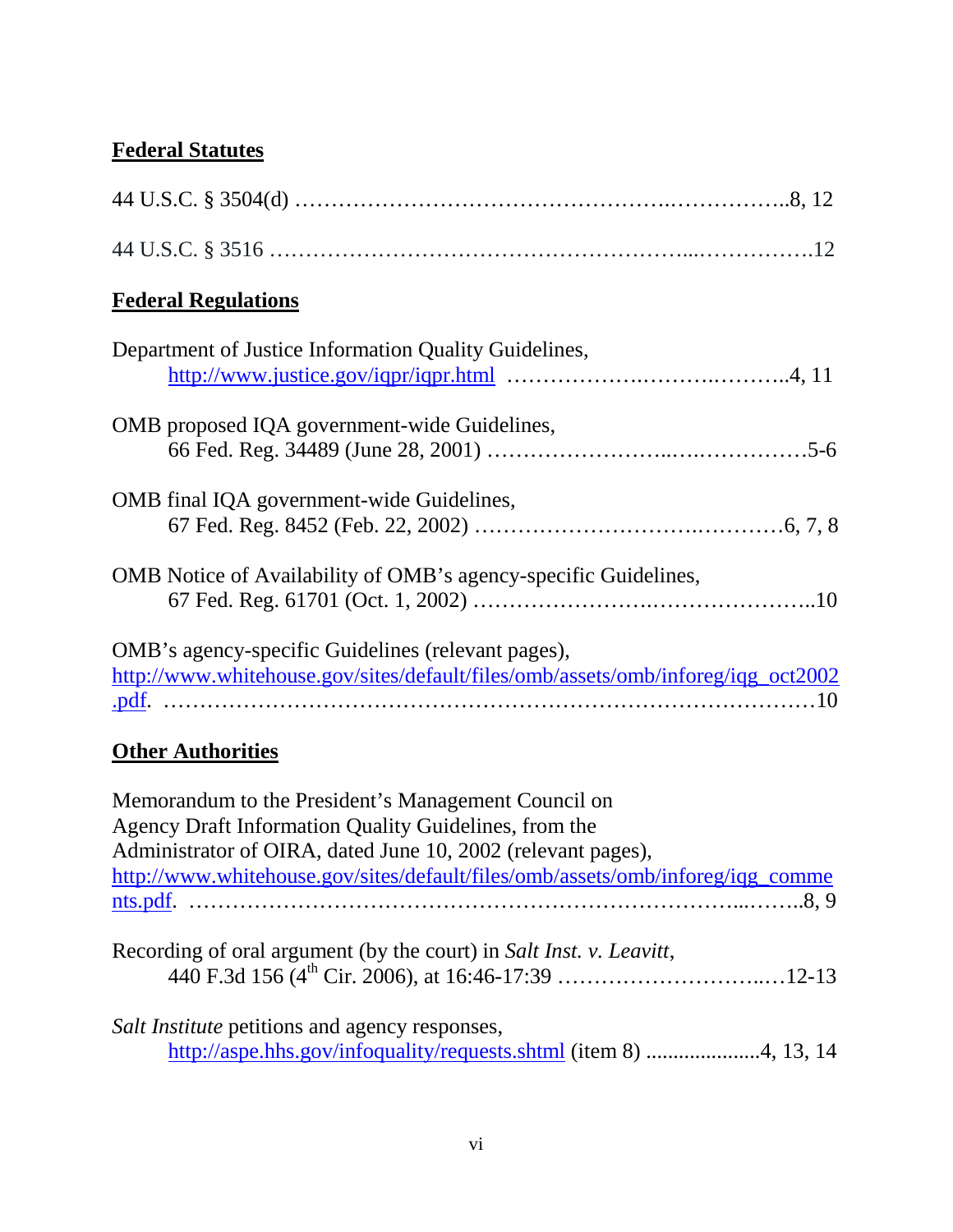#### **STATEMENT OF INTEREST OF** *AMICUS CURIAE*

The Center for Regulatory Effectiveness ("CRE," www.thecre.com) is a Washington, DC-based public interest organization dedicated to reporting, analyzing, and intervening in significant matters concerning the regulatory and information quality authorities and responsibilities of all branches of the federal government, including those under the Paperwork Reduction Act ("PRA") and its information quality supplemental directives contained in the IQA. $^1$  $^1$  CRE's activities are overseen by a Board of Advisors comprised of former high-level OMB and OMB/OIRA officials.

CRE is widely credited with having played a significant role in advising Members of Congress and staff in their drafting and consideration of the IQA, and those credits are accurate.

CRE frequently submits comments and participates in public meetings and workshops on federal regulatory and IQA issues. Such issues have included the issue of whether OMB or the other agencies have authority to exempt certain types of information dissemination from the IQA mandates and whether agency final actions on IQA petitions are judicially reviewable under the APA.

<span id="page-7-0"></span><sup>&</sup>lt;sup>1</sup> Hereafter we will refer to the PRA information quality directives as the "IQA." Although the IQA is not a separate Act, or an "amendment" (according to the federal Office of the Law Revision Counsel), and is often also referred to as the "Data Quality Act" ("DQA), OMB/OIRA and the courts now more often refer to it as the "Information Quality Act" or "IQA."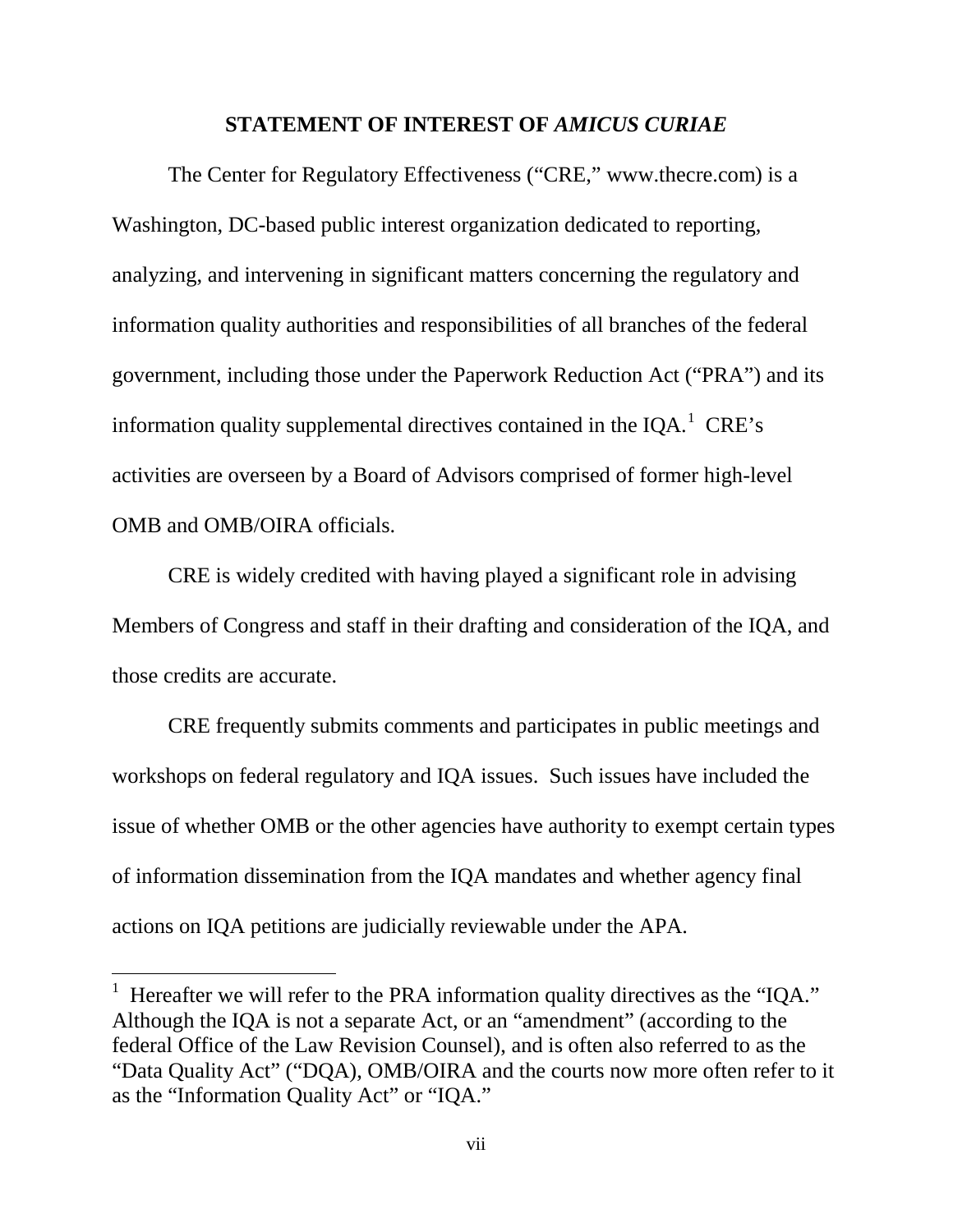CRE assisted Americans for Safe Access in its Ninth Circuit litigation concerning judicial reviewability of agency action on its IQA petition concerning medical marijuana, and CRE comments on *Prime Time Int'l Co. v. Vilsak*, 599 F.3d 678 (D.C. Cir. 2012) prompted a Department of Justice motion to have the opinion amended to state that it did not address judicial reviewability. (That motion was denied.)

CRE's widely-visited website [\(www.thecre.com\)](http://www.thecre.com/) reports and comments on developments regarding the IQA and provides an avenue for interested persons to submit comments through its forums. Specific portions of the website address "Data Quality" and OIRA activities involving the IQA.

As noted previously, all parties to this case have consented to the submission of a CRE *amicus curiae* brief.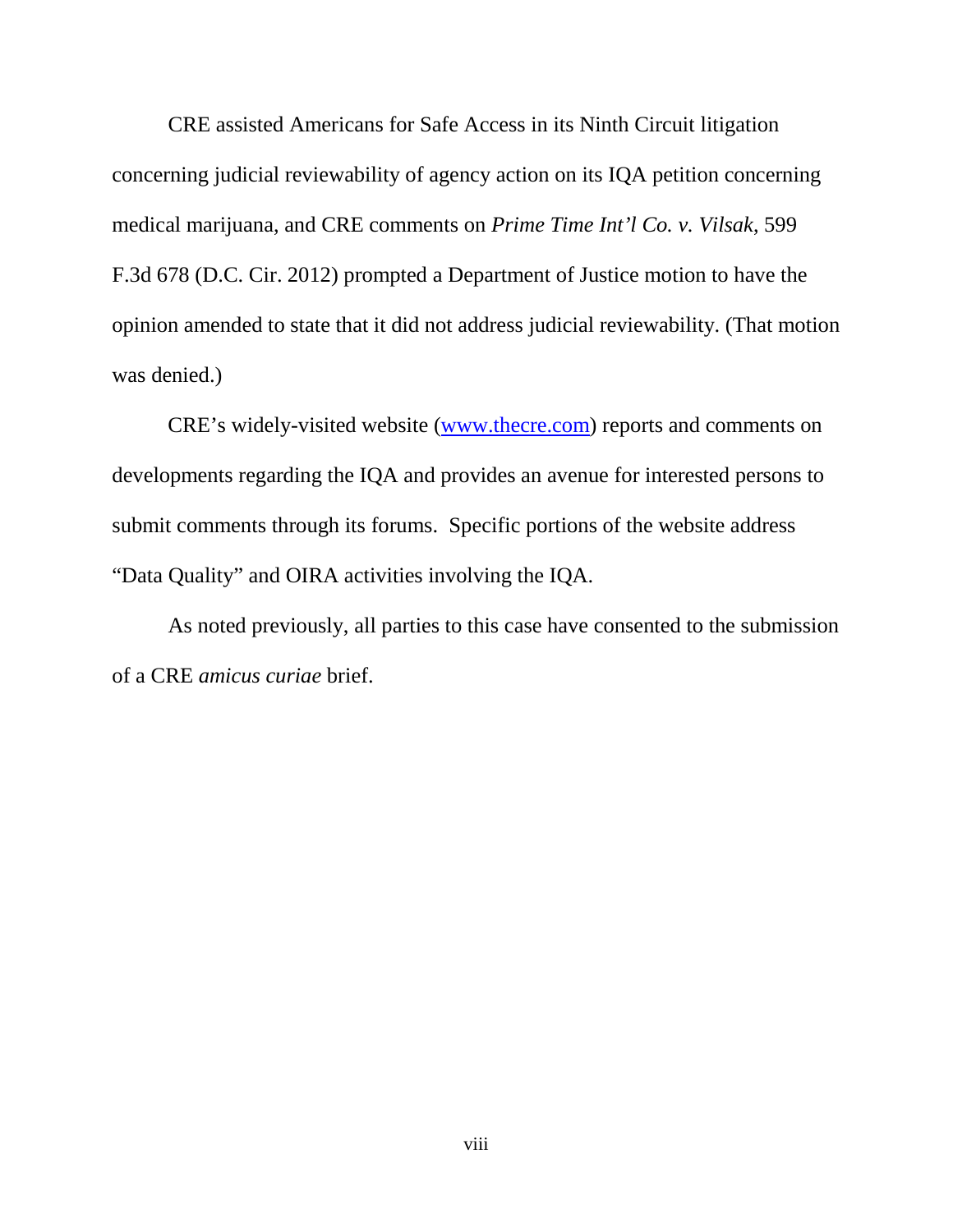# **STATEMENT OF AUTHORSHIP AND FINANCIAL SUPPORT**

CRE declares, under FRAP  $29(c)(5)$ , that no counsel for a party in this case has authored any portion of this brief, and that no party, party's counsel, nor any other person (other than CRE, its members, or its counsel) has contributed money that was intended to fund preparation or submission of this brief.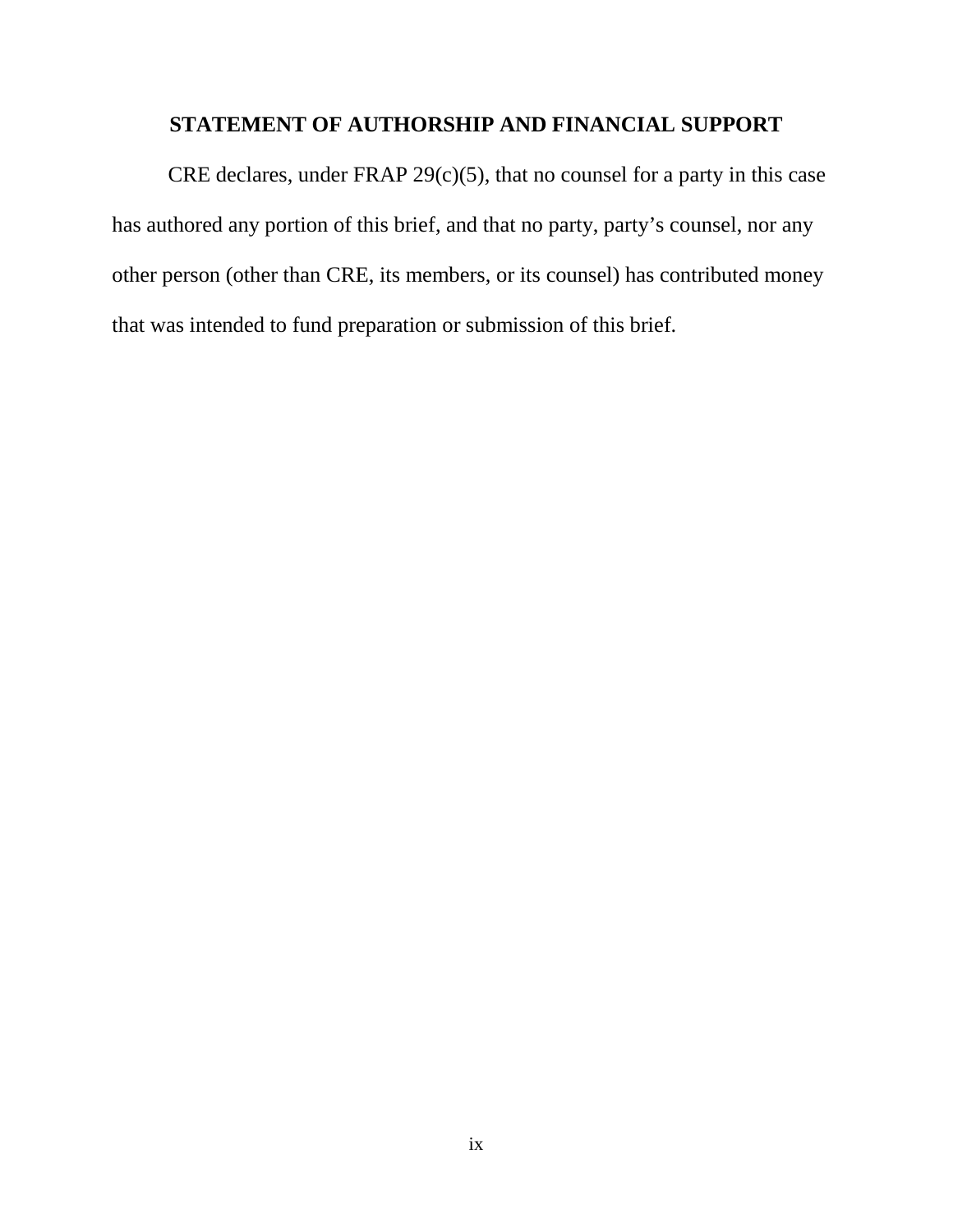#### **SUMMARY OF ARGUMENT**

The irony involved in this case is inescapable: DOJ indicted and tried Harkonen for alleged inaccuracies in a press release, yet DOJ claims that Congress and OIRA have immunized it from any IQA challenge to significant and harmful inaccuracies in its own press release that was widely disseminated on the Internet. We are confident that Congress and OIRA did not intend such a result, and that the law does not support the unqualified press release exemption claimed by DOJ.

In this brief, we are addressing only two jurisdictional issues and not the merits (whether in fact the DOJ press release was inaccurate and harmful to Harkonen): (1) Whether the press release exemption in OMB's guidance encompasses the DOJ press release, and (2) whether the Fourth Circuit's opinion in the *Salt Institute* IQA case should be considered relevant authority on the issue of whether there is final "agency action" reviewable under the APA.

1. Although we agree with Harkonen's *Chevron* analysis concluding that a blanket press release exemption conflicts with the plain language of the IQA and is not a reasonable interpretation of the IQA, it is also apparent that the press release exemption was not intended by OMB/OIRA to be a blanket exemption, but rather covers only press releases that announce or refer to the availability or contents of other information disseminated by the agency that meets IQA quality standards. Such a limitation of the exemption is supported by authoritative OIRA guidance

1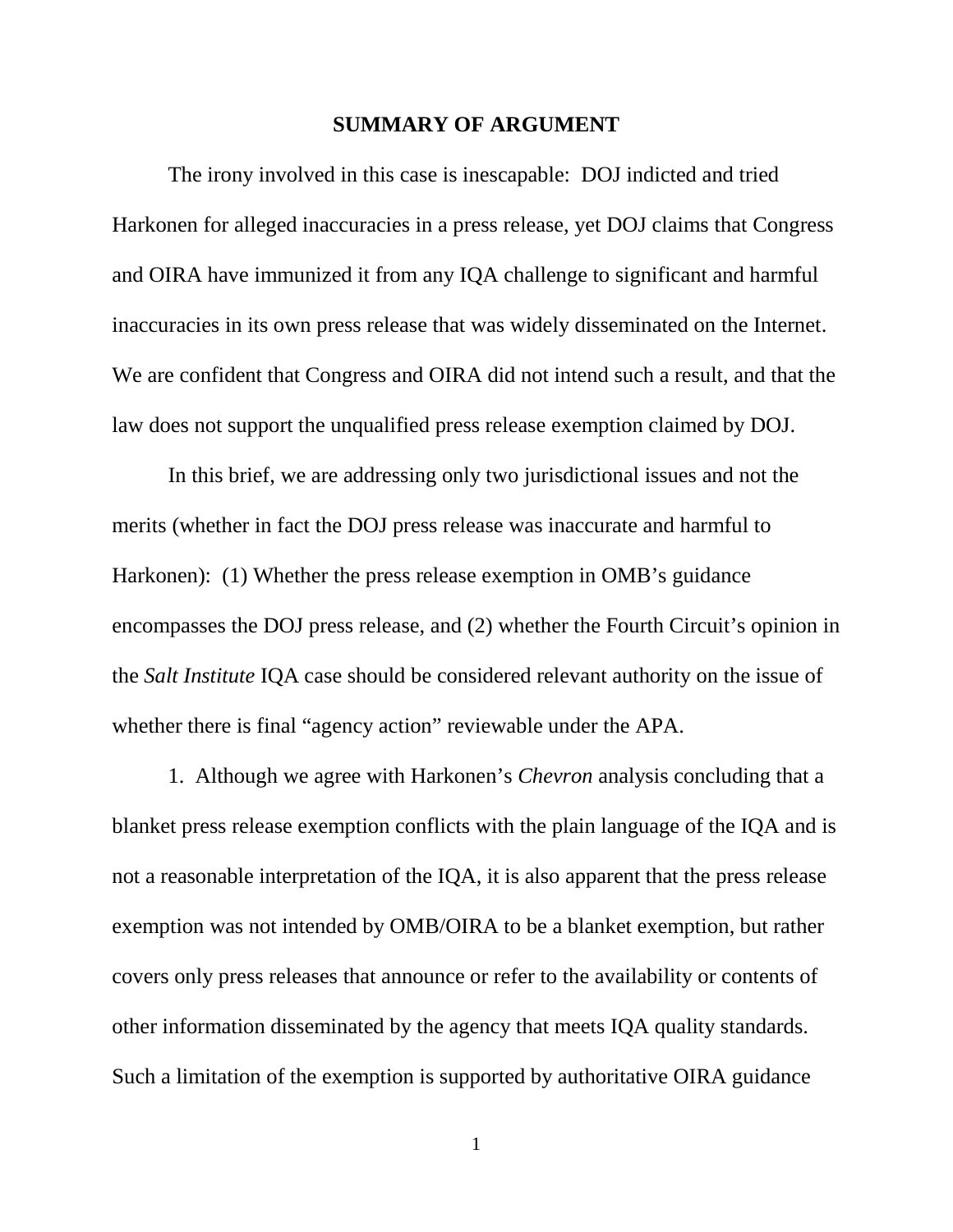interpreting the press release exemption language, the established interpretive canon of *noscitur a sociis*, and the language of the DOJ's own IQA guidance concerning the press release exemption, which can and should be interpreted so as to be consistent with OIRA's interpretation.

[2](#page-11-0). Three circuit court decisions have considered IQA issues. $2 \text{ In two of }$ those, *Ams. for Safe Access v. HHS*, 399 F. Appx 314, 2010 WL 4024989 (9th Cir. 2010), and *Prime Time Int'l Co. v. Vilsack*, 599 F.3d 678 (D.C. Cir. 2010), the circuits invoked the deferral provisions or exemptions contained in OIRA's IQA Guidelines and did not address judicial reviewability under the APA. In the third, *Salt Inst. v. Leavitt*, 440 F.3d 156 (4th Cir. 2006), the court stated that the IQA "does not create any legal right to information or its correctness." *Id*. at 159. The district court in the present case relied on *Salt Institute* to foreclose judicial review, quoting this exact language. 2012 WL 6019571 at 11. Several other district court IQA decisions have also relied on this statement in the *Salt Institute* opinion. We therefore will address the *Salt Institute* circuit court opinion.

We contend that the above statement in *Salt Institute* was intended by the circuit court to refer only to the correctness of the information that the petitioner sought to obtain using the IQA, and not to the correctness of information

<span id="page-11-0"></span> <sup>2</sup> We do not consider *Am. Petroleum Inst. v. U.S. EPA*, 684 F.3d 1342 (D.C. Cir. 2012) to be sufficiently relevant because it considered only whether a statement regarding peer review in EPA's IQA guidelines should be given any weight, and found it to be inapplicable.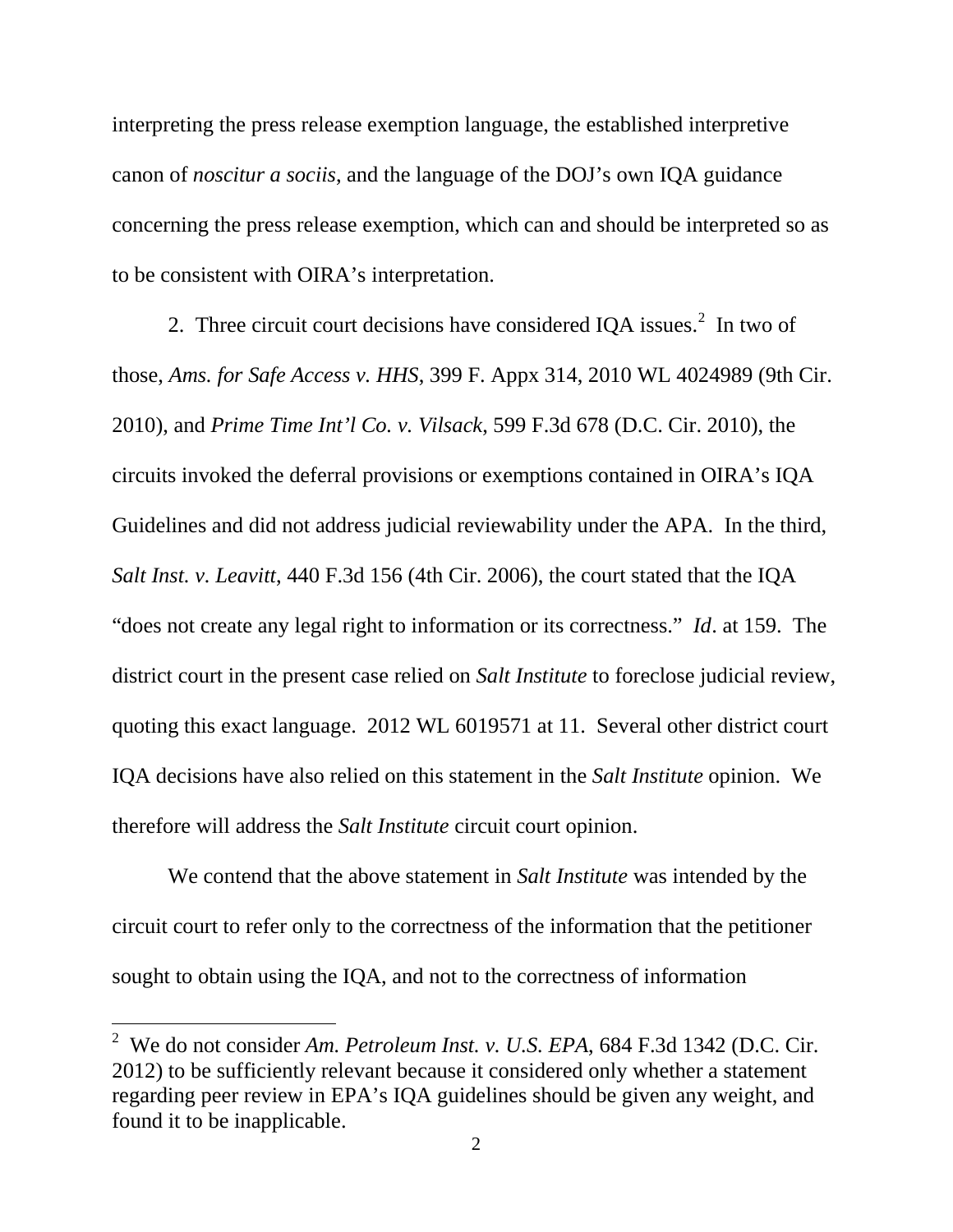disseminated by the agency. This position is supported by the use of the word "its" in the court's statement that the IQA "does not create any legal right to information or **its** correctness" (emphasis added), which clearly refers to information sought to be obtained (not information disseminated by the agency), by the facts of the case, and by other statements of the court. This was the position taken by DOJ in defending the *Salt Institute* case on appeal, and DOJ should abide by that position in the present case. Even if this statement by the Fourth Circuit is regarded as ambiguous with regard to an IQA petitioner's right to "seek and obtain" correction of information disseminated by the agency, it should either be considered dicta in the context of that case or should not be given any weight due to the complete absence of any cogent supporting reasoning.

#### **ARGUMENT**

## **I. The Press Release Exemption in the OMB and DOJ Guidelines Should Not Be Interpreted as a Blanket Exemption Covering the DOJ Press Release in this Case.**

DOJ issued two final decisions on the IQA petitions in this case, on July 2,

2010, and on Oct. 7, 2011. In both decisions, DOJ relied on the press release

exemption in its own guidelines to reject the petitions and the requests for

reconsideration.

The DOJ Guidelines state that they do not apply to information

"disseminated" in certain ways, including in "press releases [sic] fact sheets,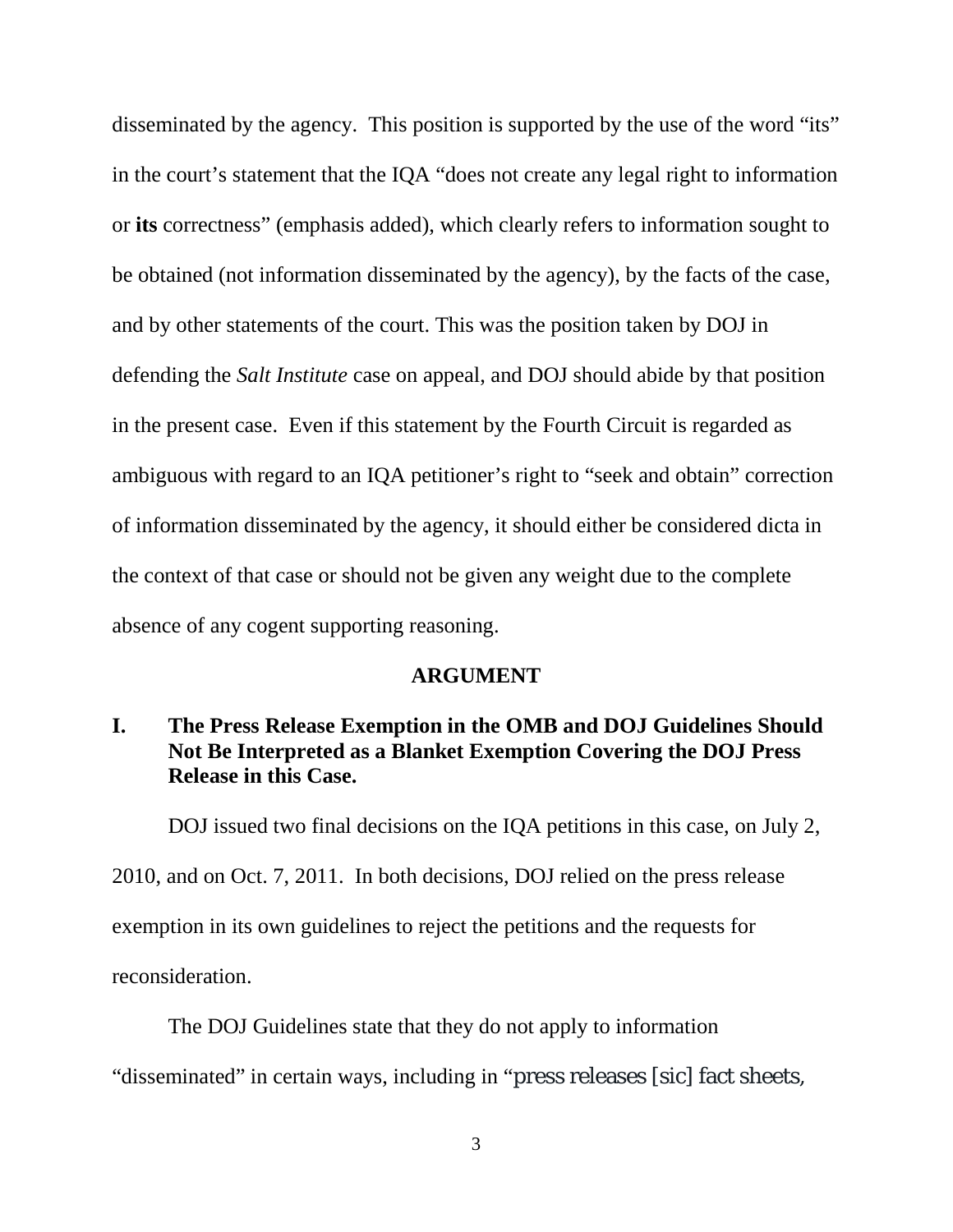press conferences or similar communications (in any medium) **that announce, support or give public notice of information in DOJ**."[3](#page-13-0) (Emphasis added.) The July 2, 2010 DOJ final denial letter stated that "[y]our claim that the press release at issue does not fall within the exception because it does not give notice of public information in DOJ is not a reasonable interpretation of such language."

To the contrary, the DOJ press release exclusion must be read as consistent with OMB interpretation. The DOJ press release did not "announce, support or give notice of public information in DOJ," but, rather, described events occurring outside DOJ (court proceedings and a jury verdict) that were not agency information disseminations. Limitation of the press release exclusion to press releases that announce, support, or give notice of other information disseminated by the agency that is subject to IQA standards is consistent with the IQA, OMB's interpretation of the IQA, and OMB's interpretation of the press release exclusion in its government-wide guidelines as reflected in subsequent interpretive guidance and its own agency-specific guidelines. Congress placed OMB, not DOJ, in charge of implementing the IQA (and PRA), and therefore it is OMB's interpretation that controls, not DOJ's.

<span id="page-13-0"></span> <sup>3</sup> [http://www.justice.gov/iqpr/iqpr.html.](http://www.justice.gov/iqpr/iqpr.html)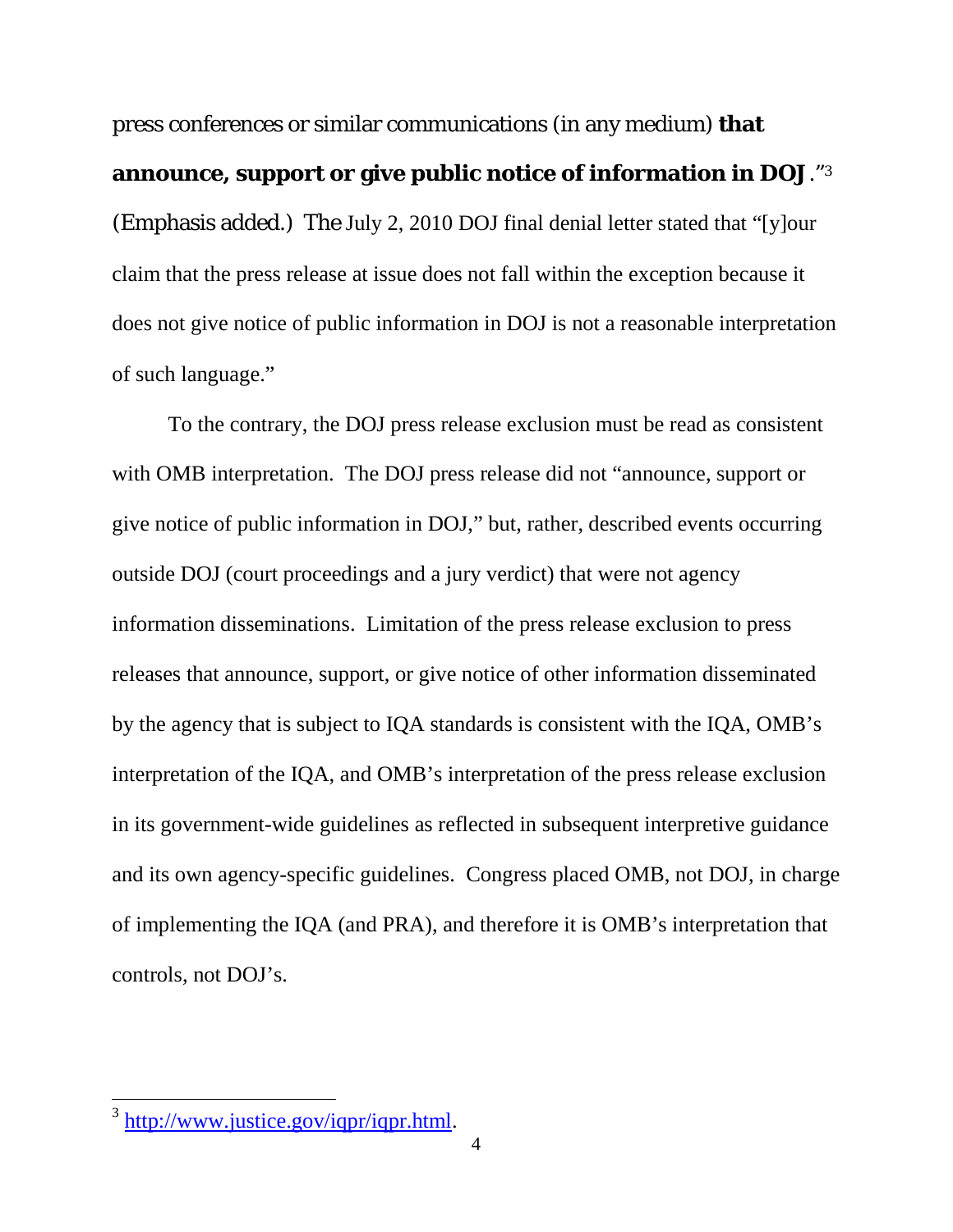DOJ's interpretation of the press release exclusionary language as essentially a blanket exclusion places it in conflict with OMB interpretation of the press release exclusion and the plain language of the IQA.

## **A. Appearance of the Language Concerning Press Releases Only in the Final OMB Guidelines Indicates that OMB Did Not Regard It as a Blanket Exclusion.**

OMB's proposed Guidelines did not contain a proposal to exclude press releases; that language was added in its final government-wide Guidelines. OIRA is, of course, very familiar with APA rulemaking requirements for public notice and comment, and must be assumed to know that a new substantive provision in a regulation would be invalid if it had not gone through APA notice and comment and was discussed and explained, unless it regarded the new "press release" exclusion as a "logical outgrowth" of the exclusions contained in the proposed Guidelines.<sup>[4](#page-14-0)</sup> Those proposed exclusions, contained in the proposed definition of "dissemination," were for "distribution limited to government employees or agency contractors or grantees; intra- or inter-agency use or sharing of government

<span id="page-14-0"></span> $\frac{1}{4}$  Although labeled "Guidance" in the IQA and by OMB, the requirements of the OMB Guidance are legally binding legislative (or "substantive") rules or regulations because they were promulgated pursuant to specific legislative authority, in compliance with the procedural requirements of the APA, and contain mandatory language. The D.C. Circuit had no problem with considering the OMB Guidelines to be "binding," with OMB interpretation therefore entitled to deference, in *Prime Time Int'l Co. v. Vilsack*, 599 F.3d 678, 685 (D.C. Cir. 2010) (citing a portion of *United States v. Mead Corp*., 533 U.S. 218, 226-27 (2001), which states at the cited pages that the courts must give deference to agency interpretation contained in rules that have "the force of law").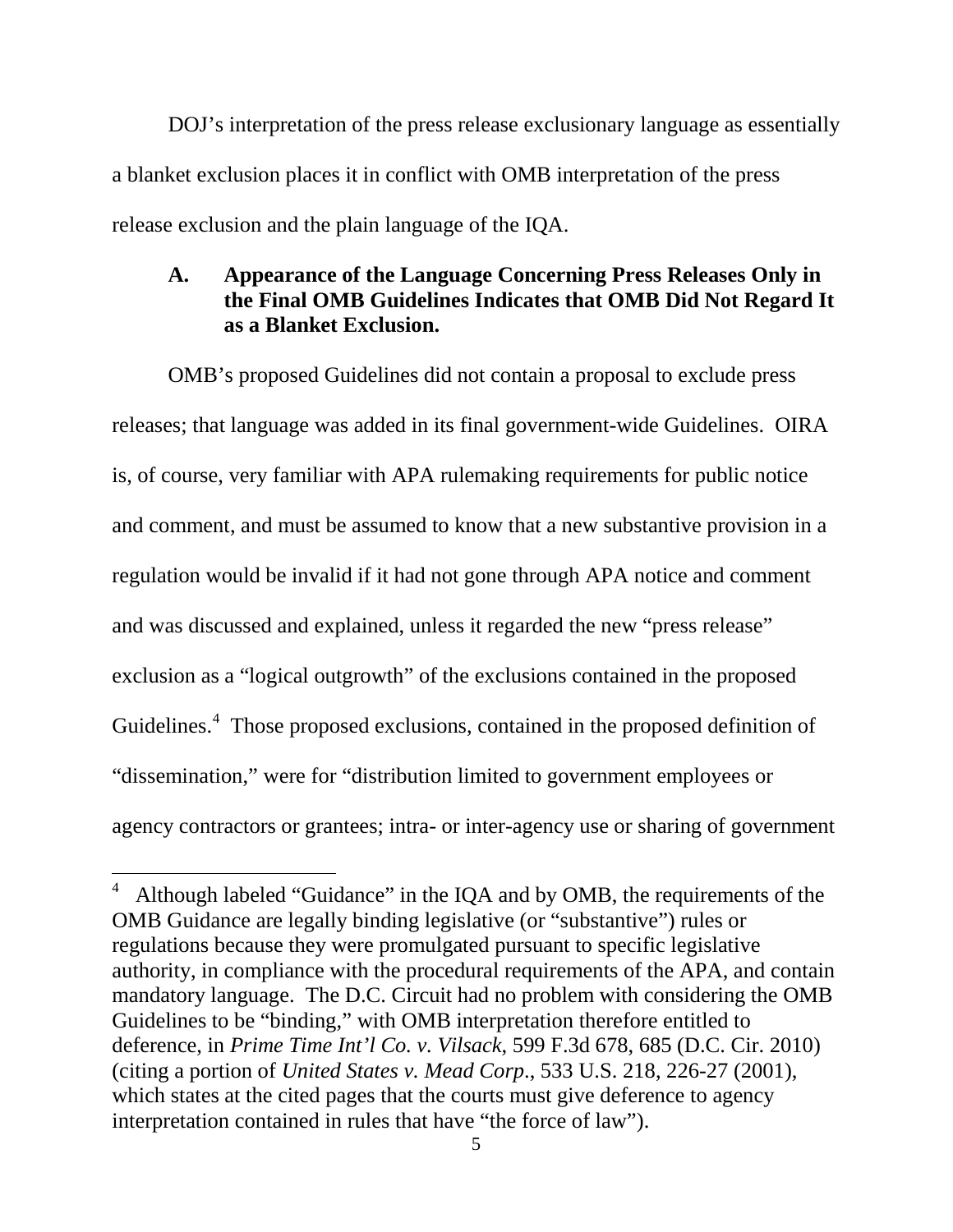information; and responses to requests for agency records under the Freedom of Information Act (5 U.S.C. 552) or Privacy Act. This definition also does not include distribution limited to replies to correspondence, and subpoenas or judicial process." 66 Fed. Reg. 34489, 34493 (June 28, 2001). The *Federal Register* notice did not contain any discussion of these proposed exclusions; however the nature of the exclusions and the use of the term "distribution" in contrast to "dissemination," and use of the term "limited" to modify "distribution," indicates that OMB did not consider them to be types of information disseminated to the general public.

The final OMB government-wide guidelines added the press release exclusion in the middle of the previously proposed exclusions for information with "limited" "distribution," so that the definition of "dissemination" now excluded "distribution limited to government employees or agency contractors or grantees; intra- or interagency use or sharing of government information; and responses to requests for agency records under the Freedom of Information Act, the Privacy Act, the Federal Advisory Committee Act or other similar law. This definition also does not include **distribution limited to** correspondence with individuals or persons, **press releases**, archival records, public filings, subpoenas or adjudicative processes." 67 Fed. Reg. 8452, 8460 (Feb. 22, 2002) (emphasis added).

**B. the Interpretive Canon** *Noscitur a Sociis* **Applies Here and Dictates that the OMB and DOJ Exclusionary Language Concerning Press Releases Must be Interpreted as Qualified Such that It Cannot Be Construed As a Blanket Exemption.**

6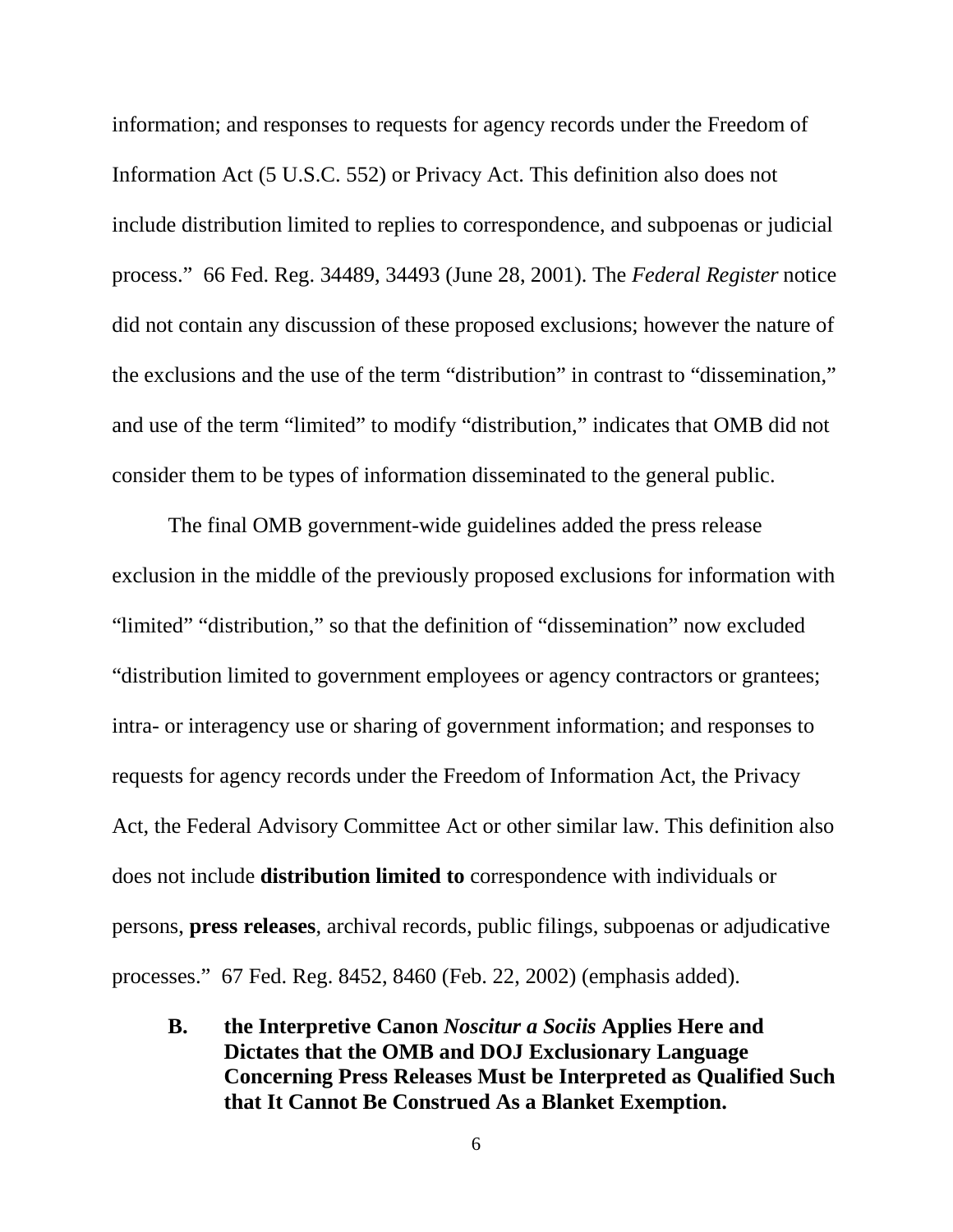The final OMB government-wide Guidelines did not explain or discuss the exclusion of "press releases." However, the well-established interpretive canon of *noscitur a sociis*, meaning that "words grouped in a list should be given related meaning,"" applies here. *See Dole v. United Steelworkers of Am.*, 494 U.S. 26, 36 (1990); *Bullock v. BankChampaign, N.A*., \_\_\_ U.S. \_\_\_\_, 133 S.Ct. 1754, 1760 (2013). The list or grouping of terms surrounding "press releases" indicates that they should all be considered items of "limited" "distribution" that would not amount to "dissemination" subject to IQA requirements for accuracy and quality. The DOJ interpretation of "press release" in its final petition denials as unlimited and allowing dissemination that does not need to meet the accuracy and quality requirements of the IQA and the OMB Guidelines is contrary to OMB interpretation supported by the *noscitur a sociis* canon as well as the IQA itself.

### **C. OMB Guidance Confirms That the Press Release Exemption was Not Intended by Either OMB or DOJ To Cover the Press Release in This Case.**

Under the IQA, OMB was responsible not only for issuing its governmentwide Guidelines, which it issued on Feb. 22, 2002, it also was responsible for overseeing the various agencies' subsequent drafting of their own agency-specific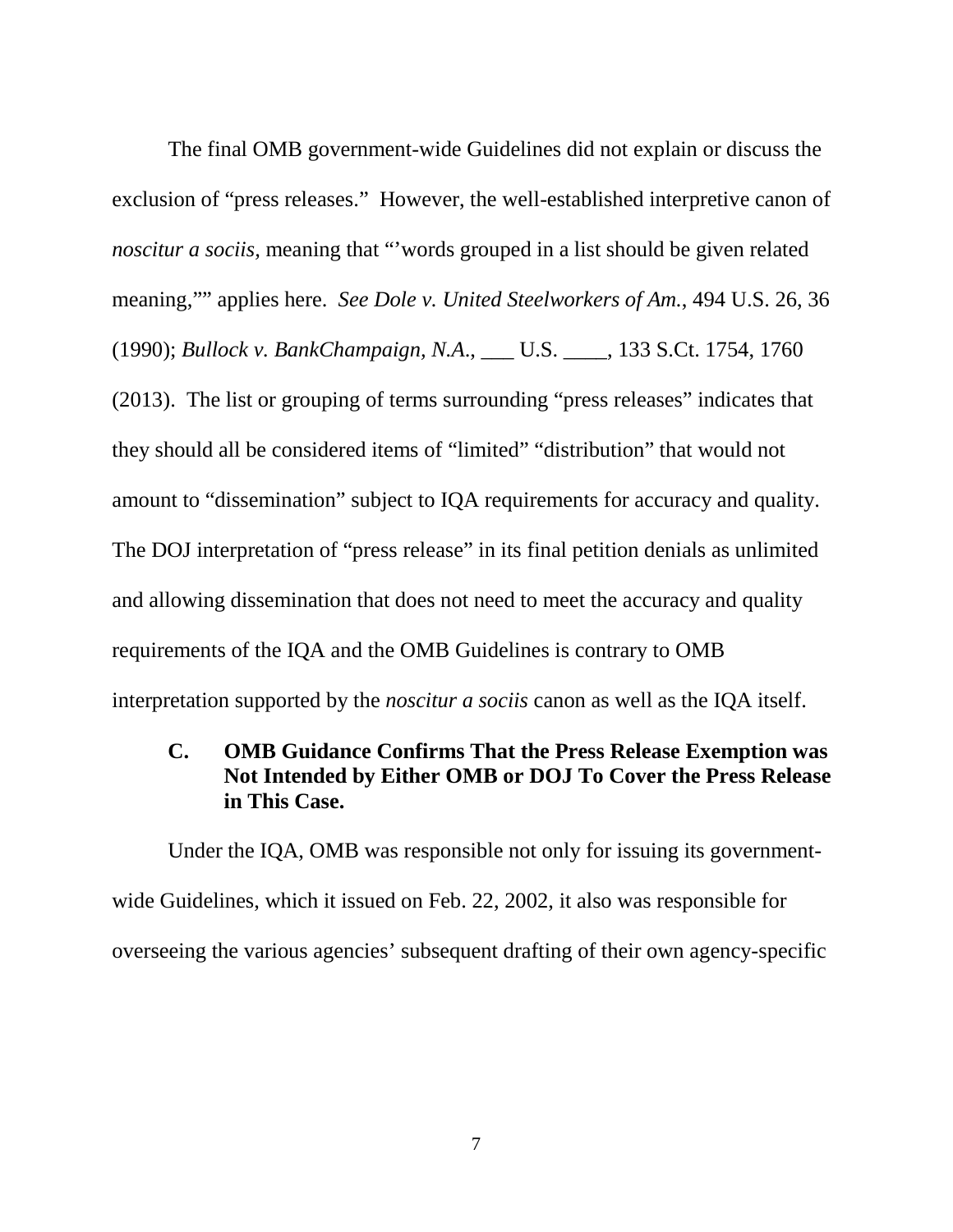guidelines and ensuring that those guidelines were consistent with the governmentwide guidelines. $5$ 

The issue of proper interpretation of the press release exclusion in the government-wide guidelines was raised during this process of agencies drafting their own guidelines to be consistent with the OMB government-wide Guidelines. On June 10, 2002, OMB issued a Memorandum to the President's Management Council (*i.e*., all agency heads), discussing important policy issues that included discussion of the press release exclusion.<sup>[6](#page-17-1)</sup> (Relevant pages of the Memorandum, pp.1-5, are attached to this brief.) The Memorandum stated: "Based on our review, I [the Administrator of OIRA] have attached a discussion of important issues, identified noteworthy approaches for consideration, and provided guidance on those provisions that need to be adopted in all agency guidance." At 1. The referenced attachment also stated: "This attachment discusses important policy issues raised by the agency drafts, identifies noteworthy approaches for consideration, and **provides guidance on those provisions that need to be uniformly adopted in all agency information quality guidelines**." At 3

6

<span id="page-17-0"></span> <sup>5</sup> The OMB final government-wide Guidelines stated: "Under the OMB guidelines, agencies need only ensure that their own guidelines are consistent with these OMB guidelines …." 67 Fed. Reg. at 8453. The PRA provision in 44 U.S.C. § 3504(d), incorporated by reference into the IQA, gives OMB responsibility for overseeing implementation of the IQA.

<span id="page-17-1"></span>[http://www.whitehouse.gov/sites/default/files/omb/assets/omb/inforeg/iqg\\_comme](http://www.whitehouse.gov/sites/default/files/omb/assets/omb/inforeg/iqg_comments.pdf) [nts.pdf.](http://www.whitehouse.gov/sites/default/files/omb/assets/omb/inforeg/iqg_comments.pdf)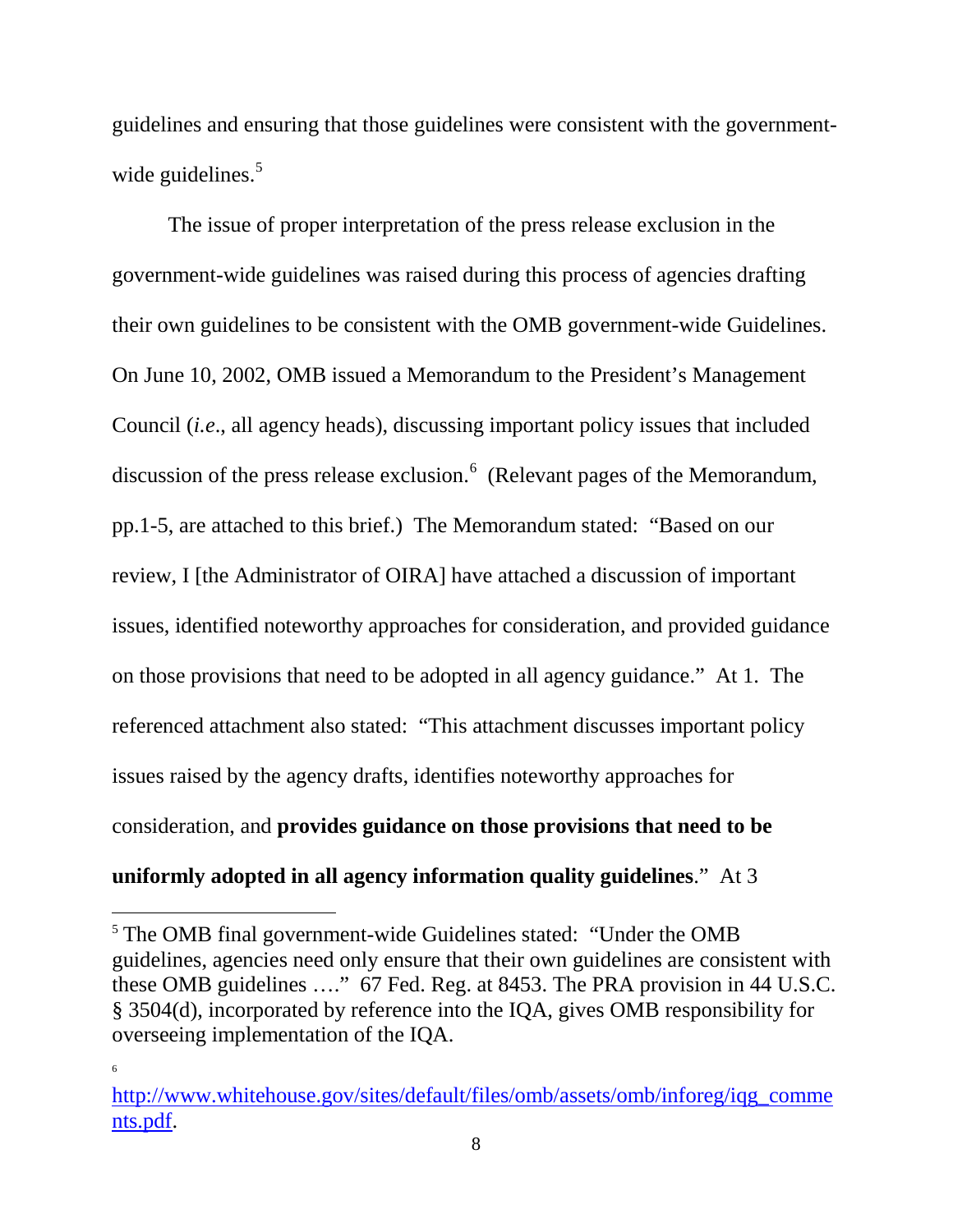(emphasis added). The first policy issue in the attachment was "SCOPE OF

AGENCY GUIDELINES." In this section, OMB stated: "The OMB definitions of 'information' and 'dissemination' establish the scope of these guidelines. Both definitions contain exceptions. Agencies have elaborated upon the definitions of information and dissemination, and the exceptions thereto, to both broaden and

narrow their scope. **The specific examples discussed below include** 

**modifications that appear reasonable and consistent with the approach OMB takes in its guidelines**." At 3-4 (emphasis added). The Attachment then discussed a modification of the press release exception that it considered consistent with the OMB final Guidelines and gave guidance concerning IQA compliance:

Exemption for Press Releases. Some agencies narrowed the exemption in the OMB definition to provide that **the agency should already have disseminated the information discussed in the press release in another way**. For example, EPA states "These guidelines do not apply to press releases, fact sheets, press conferences or similar communications in any medium **that announce, support the announcement or give public notice of information EPA has disseminated elsewhere**" (EPA, 15). **This limitation avoids creating an incentive to misuse press releases to circumvent information quality standards.**

At 4 (emphasis added). It is clear from the discussion of the EPA example and the final statement regarding avoiding incentive to circumvent IQA standards that OMB was providing guidance that in order for agency-specific guidelines to be consistent with the OMB guidelines the exclusion for press releases must be for press releases of the type that simply announce or give notice of agency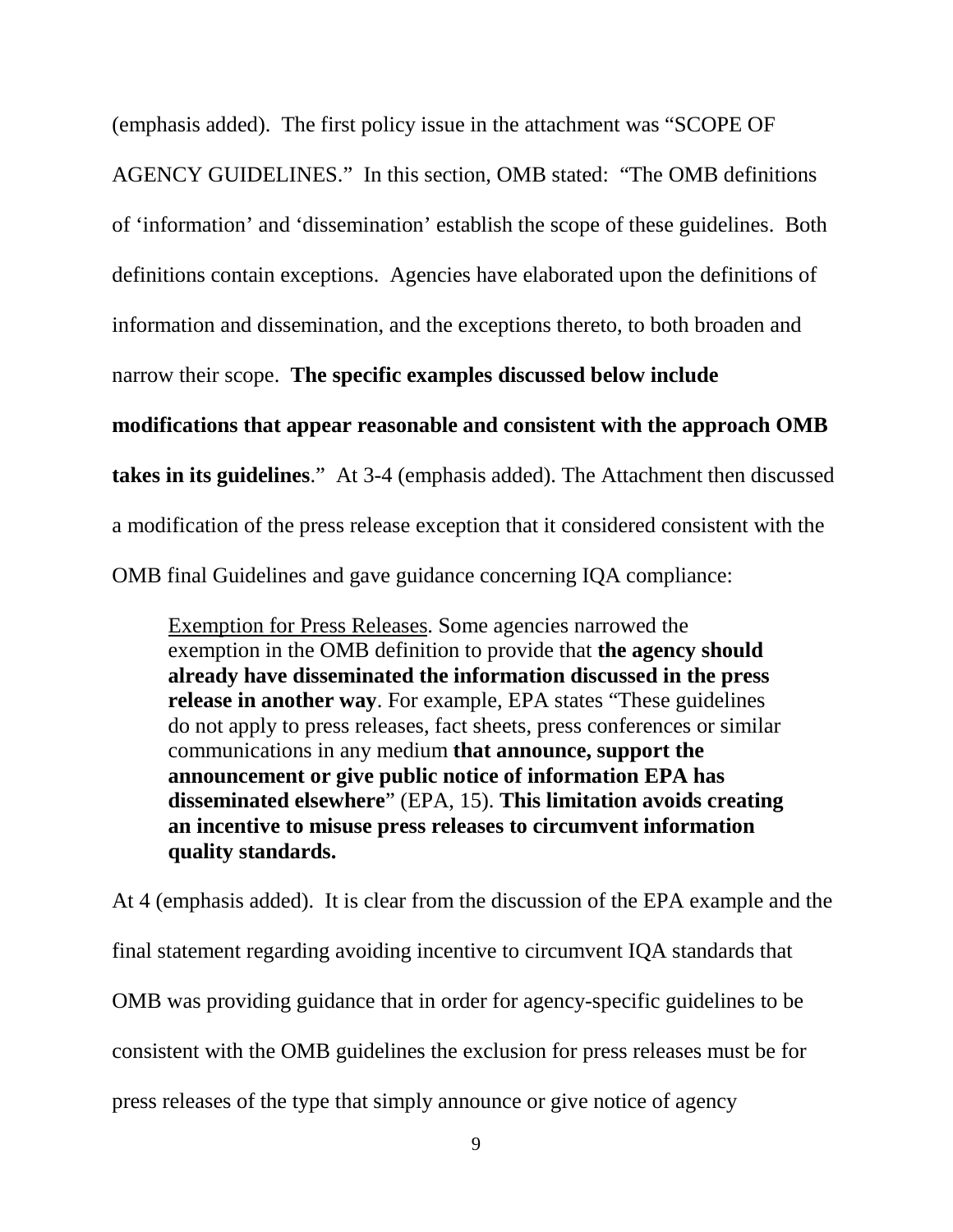disseminated elsewhere, and both the press release and the information disseminated elsewhere by the agency must meet IQA standards.

When OMB subsequently promulgated its own agency-specific guidelines on October 1, 2002, it provided strong confirmation of this interpretation of the press release exclusion. The *Federal Register* Notice of Availability for those guidelines stated that the guidelines contained a paragraph, paragraph IV.2, that "**modifies the exemption for a press release** to provide that the information in the press release has been previously disseminated by OMB or another Federal agency in compliance with the Agency-wide Guidelines or the OMB guidelines." 67 Fed. Reg. 61701 (Oct. 1, 2002) (emphasis added). The actual language of paragraph IV.2 of the OMB Guidelines themselves<sup>[7](#page-19-0)</sup> was very similar, stating that the guidelines do not apply to "(e) communications such as press releases, interviews, speeches, and similar statements **containing information that OMB or another Federal agency has previously disseminated in compliance with the Government-wide Guidelines or the OMB guidelines.**" At 7 (emphasis added). (Relevant pages, pp.1, 7-8, of these OMB Guidelines are attached.)

## **D. OMB's Interpretation of the Press Release Exclusion Is Controlling.**

The OMB instructions to agencies and modification of the press release exclusion in its own agency-specific Guidelines must be considered an

<span id="page-19-0"></span> <sup>7</sup> [http://www.whitehouse.gov/omb/info\\_quality\\_iqg\\_oct2002/.](http://www.whitehouse.gov/omb/info_quality_iqg_oct2002/)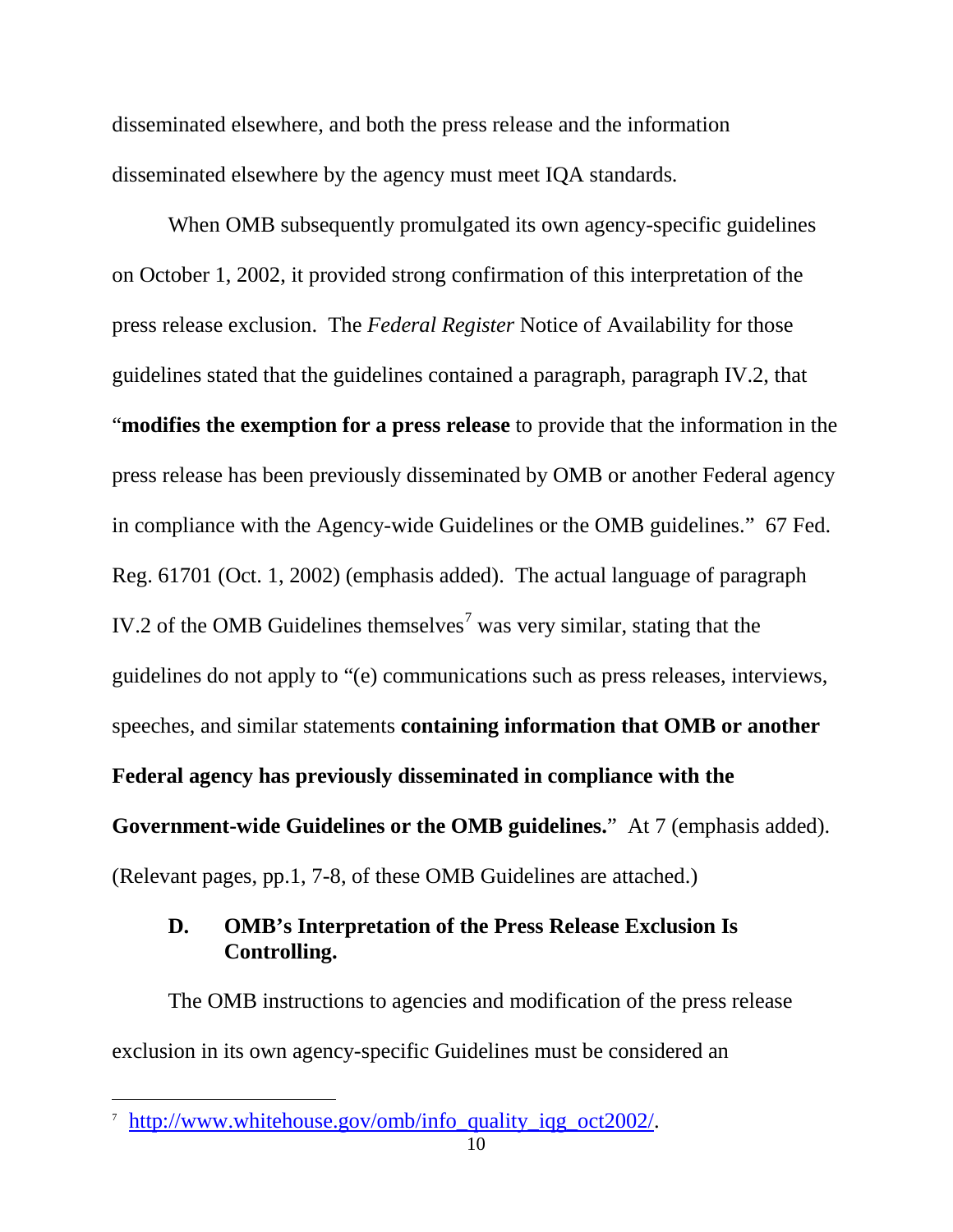authoritative OMB interpretation of what it meant by originally including the press release exemption in its government-wide Guidelines. The DOJ guidelines were required to be "consistent" with this OMB interpretation and modification. Thus, even though the DOJ language is somewhat different from the EPA example given by OMB and the language of the OMB-specific Guidelines – excluding "press releases fact sheets, press conferences or similar communications (in any medium) that announce, support or give public notice of information in DOJ" – it should be clear that such language can and must be read in a manner consistent with how OMB later interpreted its original meaning in the government-wide guidelines.

As the agency given statutory responsibility for implementing the IQA, OMB's interpretation of the press release exemption in its Feb. 22, 2002 government-wide final Guidelines is "controlling" or entitled to substantial deference unless "plainly erroneous or inconsistent with the regulation," and it does not matter that the OMB interpretation was issued after its government-wide Guidelines. *Decker v. Northwest Envtl. Def. Ctr.*, \_\_\_ U.S. \_\_\_, \_\_\_, 133 S. Ct. 1326, 1337 (2013); *Auer v. Robbins*, 519 U.S. 452, 461-62 (1997); *M.R. v. Dreyfus*, 697 F.3d 706, 735 (9th Cir. 2012). The OMB interpretation is obviously not plainly erroneous or inconsistent with its government-wide regulations, as discussed above, and was necessary in order to avoid potential conflict with the mandate of the PRA and IQA in 44 U.S.C. §§ 3504(d) and 3516 for OMB to

11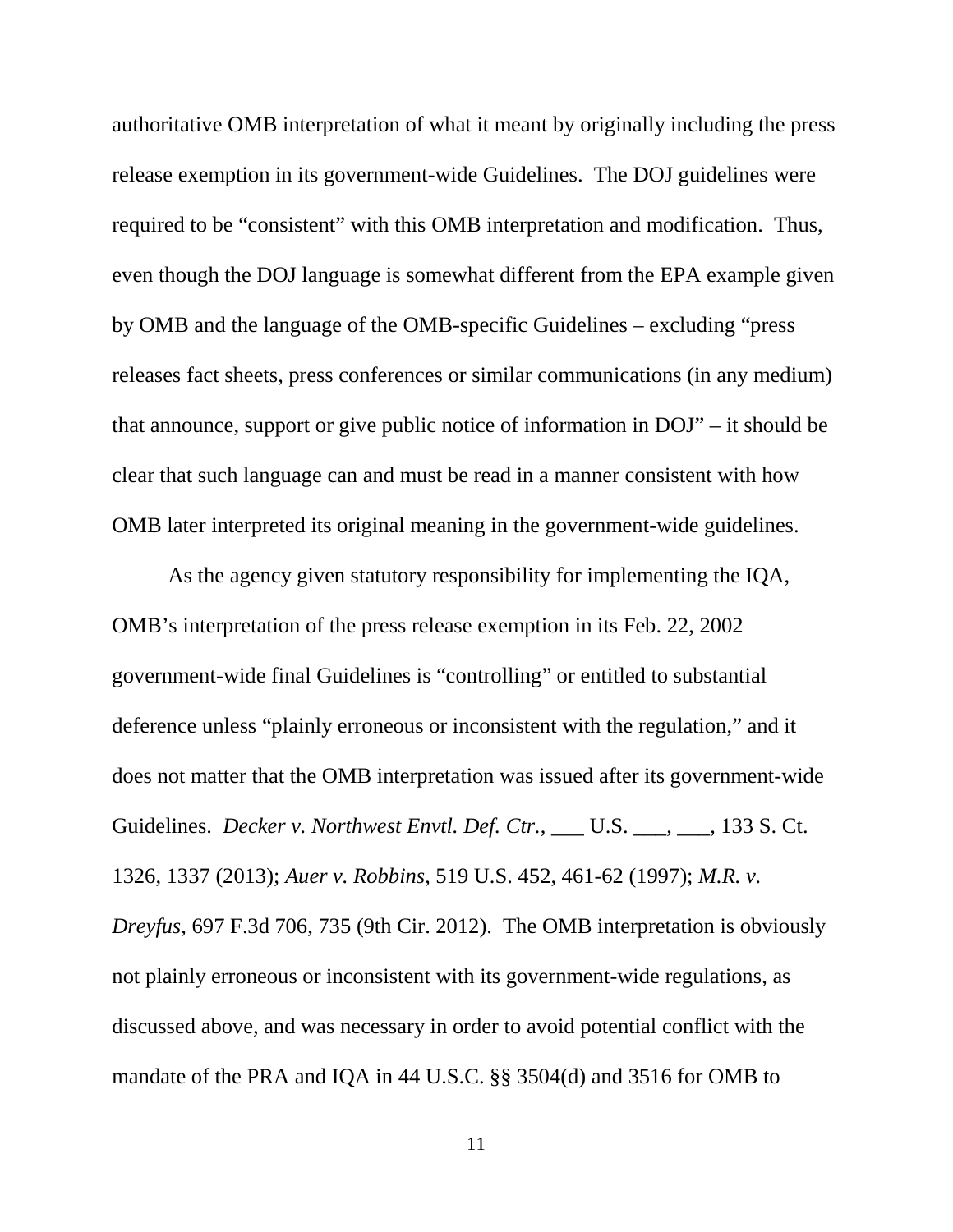develop and oversee rules and regulations applying to Federal agency

"dissemination" of public information "regardless of the form or format in which

such information is disseminated."

## **II. The Fourth Circuit's Opinion in the** *Salt Institute* **Case Should Not Be Considered Relevant Precedent on Whether the IQA Confers a Right to Correction of Agency-Disseminated Information.**

The district court relied on the Fourth Circuit's opinion in *Salt Inst. v.* 

*Leavitt*, 440 F.3d 156 (4th Cir. 2006), in holding that the IQA confers no legal right

that would support judicial review under the APA. 2012 WL 6019571, at 11 and

12 (N.D. Cal. 2012).

# **A. The** *Salt Institute* **Opinion Should Be Interpreted as Referring to the Correctness of the Underlying Study Data Requested in the Petition, Not the Correctness of Agency-Disseminated Information.**

The petition at issue in *Salt Institute* challenged the correctness and reproducibility of non-government studies and requested that HHS furnish the raw data underlying those studies. It did not ask for correction of any particular agency dissemination. The case therefore did not raise an issue of a petitioner's right to correction of an agency dissemination. This was the position of the Fourth Circuit. It was also the position of the Department of Justice in arguing the case before the Fourth Circuit. DOJ stated at oral argument:

So then we come to what they call their request to correct information. And I would be happy to address all the legal issues that would have arisen if they had actually made a request, but reading from their letter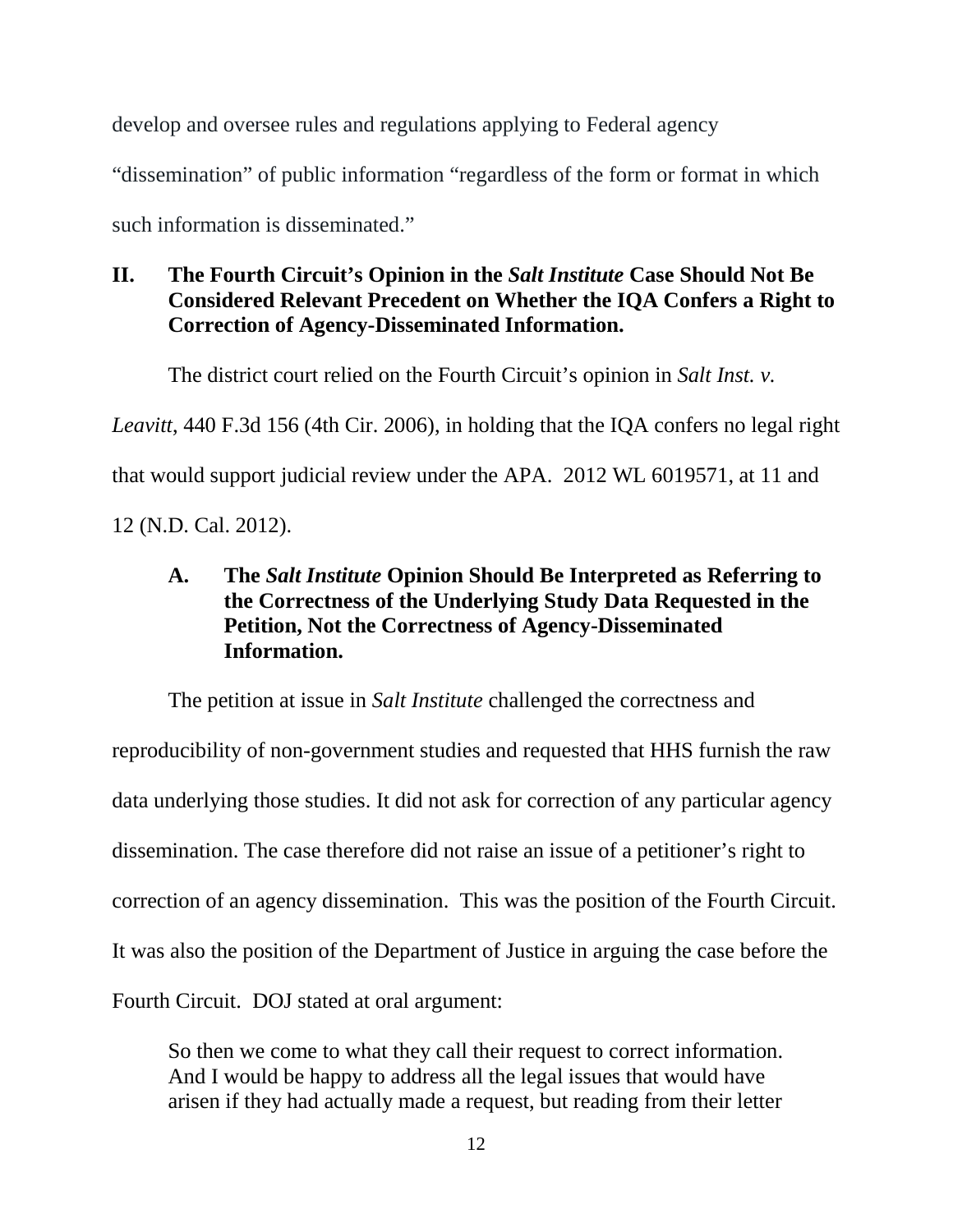to the agency – and they say this in various forms throughout the letter – This is page A-39 – "Because this petition is based solely on the agency's failure to make study data publicly available, petitioners do not at this time request or recommend the challenged information be removed from public view; however, should petitioners determine upon review of data that the interpretations cannot be reproduced, petitioners reserve the right to pursue additional Data Quality Act challenges." Which is fine – **we're not saying that there could never be a ripe question about whether you could get judicial review of a correction request under the IQA, we just don't have one here.**

Court recording of oral argument at 16:46-17:39.<sup>[8](#page-22-0)</sup>

At issue in the case were the findings of non-governmental scientific studies. The results of the studies were disseminated in various releases by HHS and the National Heart, Lung, and Blood Institute ("NHLBI"). The Salt Institute complained that it could not attempt to reproduce the study results and check their correctness unless the agency furnished the raw data underlying the studies. The agency interpreted this petition request as in actuality a Freedom of Information request – a request to make data available. Because the raw data were not under the control of the agency and were not subject to the "Shelby Amendment" to FOIA (requiring release of underlying data produced under a government grant after a certain date), the agency denied the request. The Salt Institute, as DOJ asserted at oral argument in circuit court (see above), challenged the correctness of

<span id="page-22-0"></span><sup>&</sup>lt;sup>8</sup> This court may take judicial notice of the appellate materials in another case cited by a party as precedent. *McConnell v. United States*, 478 F.3d 1092, 1096 n. 4 (9th Cir.), *cert. denied*, 552 U.S. 1038 (2007).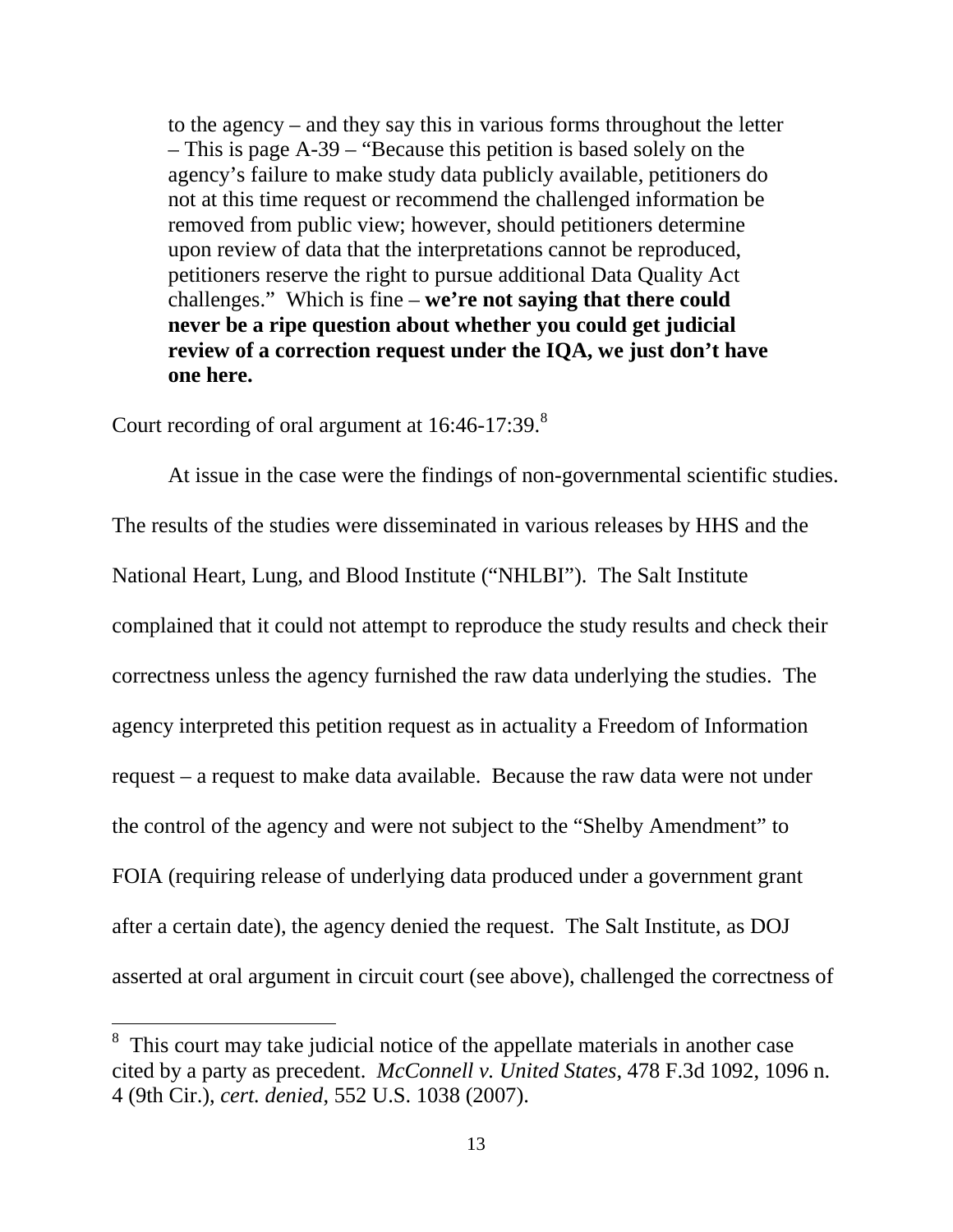the non-governmental studies due to the agency's failure to make the raw data underlying the studies available.<sup>[9](#page-23-0)</sup>

A full reading of the Fourth Circuit's opinion indicates that the court viewed the Salt Institute's petition as a request for data that would allow it to check the correctness of the non-governmental study findings, not a request for the correction of agency-disseminated information.

At the outset of the opinion, the Circuit panel described the petition as one "which **purported** to be filed pursuant to the Information Quality Act," and which "took issue with the findings of two studies that were funded in part by NHLBI." *Salt Institute*, 440 F.3d at 157 (emphasis added). The opinion then stated that "Appellants' petition for correction asserted that the **studies'** findings do not meet the standards for data quality set out in the IQA …." *Id.* (emphasis added). The opinion next stated that the petition "requested that NHLBI 'make publicly available' the raw data that supported the studies' findings in order to allow appellants to test their validity for different groups of individuals." *Id.* The court described this as the "lone request" made by the petition. *Id*.

Further on in the opinion the court stated:

In this case, we have not decided (and need not decide) the question whether appellants' alleged injury is sufficiently concrete and

<span id="page-23-0"></span> <sup>9</sup> The Salt Institute petitions and agency responses can be found on the HHS information quality website at<http://aspe.hhs.gov/infoquality/requests.shtml> (item 8).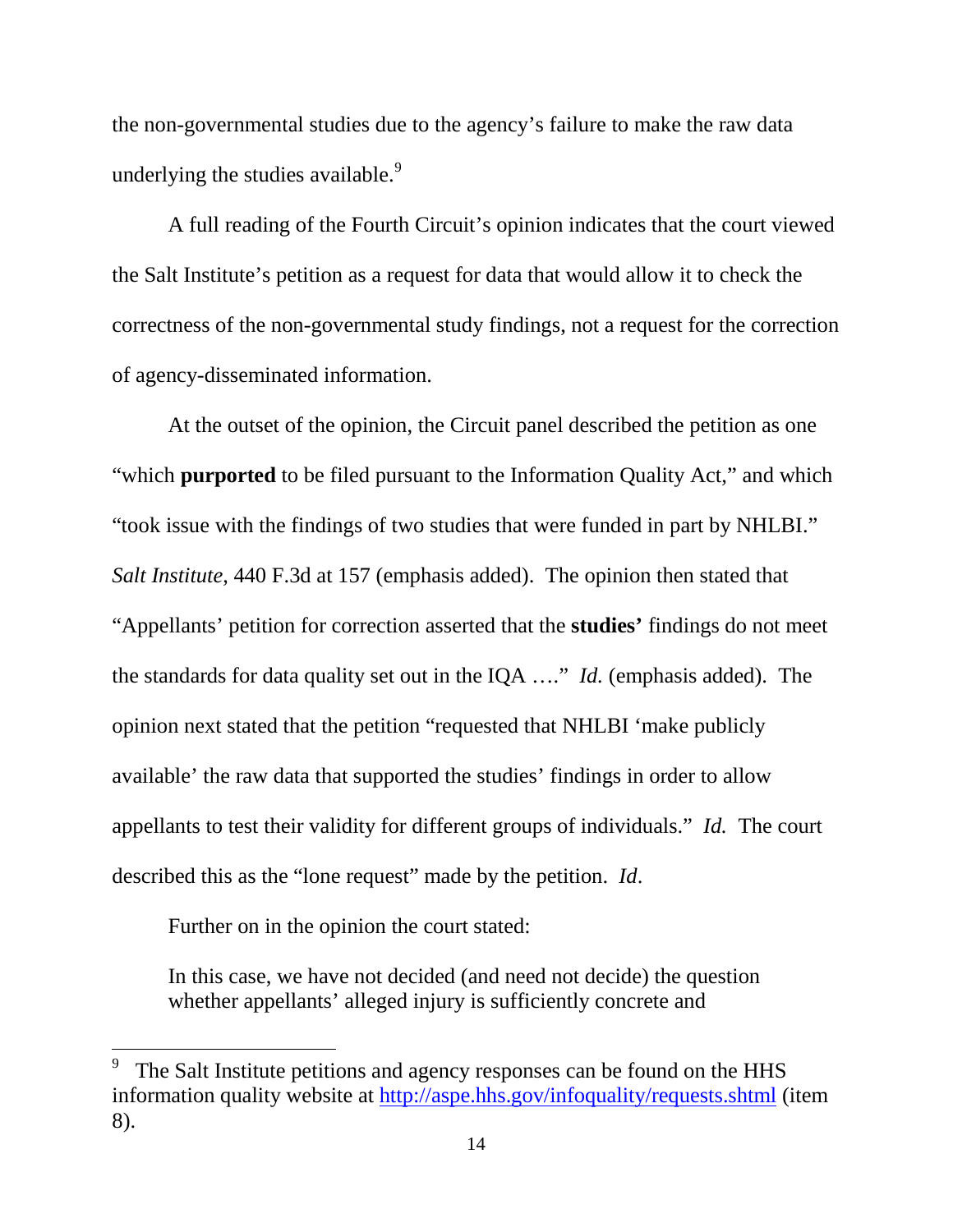specific. Rather, we have decided the antecedent question whether Congress has granted **a legal right to the information**. … The IQA does not create any legal right to information or **its** correctness.

*Id.* at 159 (emphasis added). In using the word "its," it appears the court was referring to a right to the correctness of the non-governmental study findings. As indicated above, filings before the agency suggested only that petitioner sought to obtain the underlying data for those studies in order to check the correctness of the non-governmental study findings.

**B. If the Language in the Fourth Circuit's Opinion Regarding the Lack of a Right to Correctness Is Regarded as Possibly Referring to a Right to Obtain Correction of Agency-Disseminated Information under the IQA, It Should Be Regarded as Dicta. At Most the Opinion Is Ambiguous on this Point, and Therefore It Should Not Be Considered Reliable Precedent.**

There is a section of the Fourth Circuit's opinion that contains broader

language than that quoted above and that could be argued to be a more general

ruling on whether the IQA provides **any** rights to the correctness of information,

whether it is non-governmental information or agency-disseminated information.

The opinion states at one point:

By its terms, this statute [the IQA] creates no legal rights in any third parties. [Footnote omitted.] Instead, it orders the Office of Management and Budget to draft guidelines concerning information quality and specifies what those guidelines should contain. Because the statute upon which appellants rely does not create a legal right to access to information or to correctness, appellants have not alleged an invasion of a legal right and, thus, have failed to establish an injury in fact sufficient to satisfy Article III.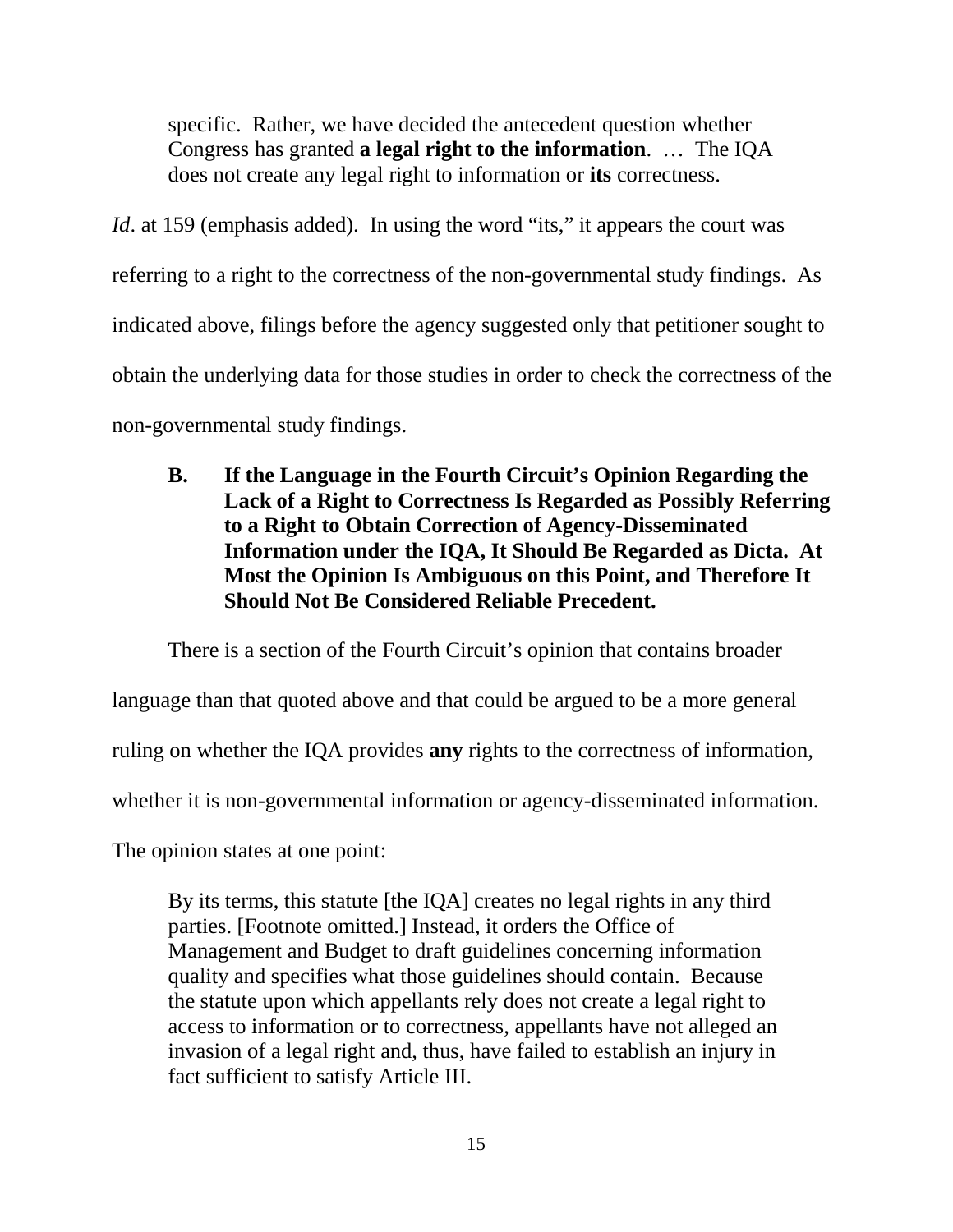*Salt Institute*, 440 F.3d at 159. This statement by the court does not contain the word "its" ahead of "correctness" as in its subsequent statement quoted above, and states that the IQA creates "no" legal rights. In addition, the actual petition documents might be construed as also challenging the accuracy of the agency releases describing the non-governmental studies. However, in the context of the rest of the case and the various other statements in the opinion, it does not appear that the court was focusing on an issue of the right to obtain correction of agencydisseminated information. This view appears to be clearly supported by the (omitted) footnote at the end of the first sentence of the above-quoted statement, which addresses only the "claimed right to information" under FOIA and the "Shelby Amendment" to FOIA. Moreover, if the court had been focusing on the issue of whether the IQA confers a right to obtain a correction of agencydisseminated information, it surely would have addressed the "seek and obtain" language in the IQA. It also would have confronted the express language of the APA defining "agency action" to include denial of a petition for relief, as well as the cases providing judicial review of agency denial of a petition. Viewing the totality of the opinion, the single statement that the IQA confers "no" legal rights should be regarded as dicta. At most, the opinion and record are so ambiguous on this point, and so lacking in supporting reasoning, that the case should not be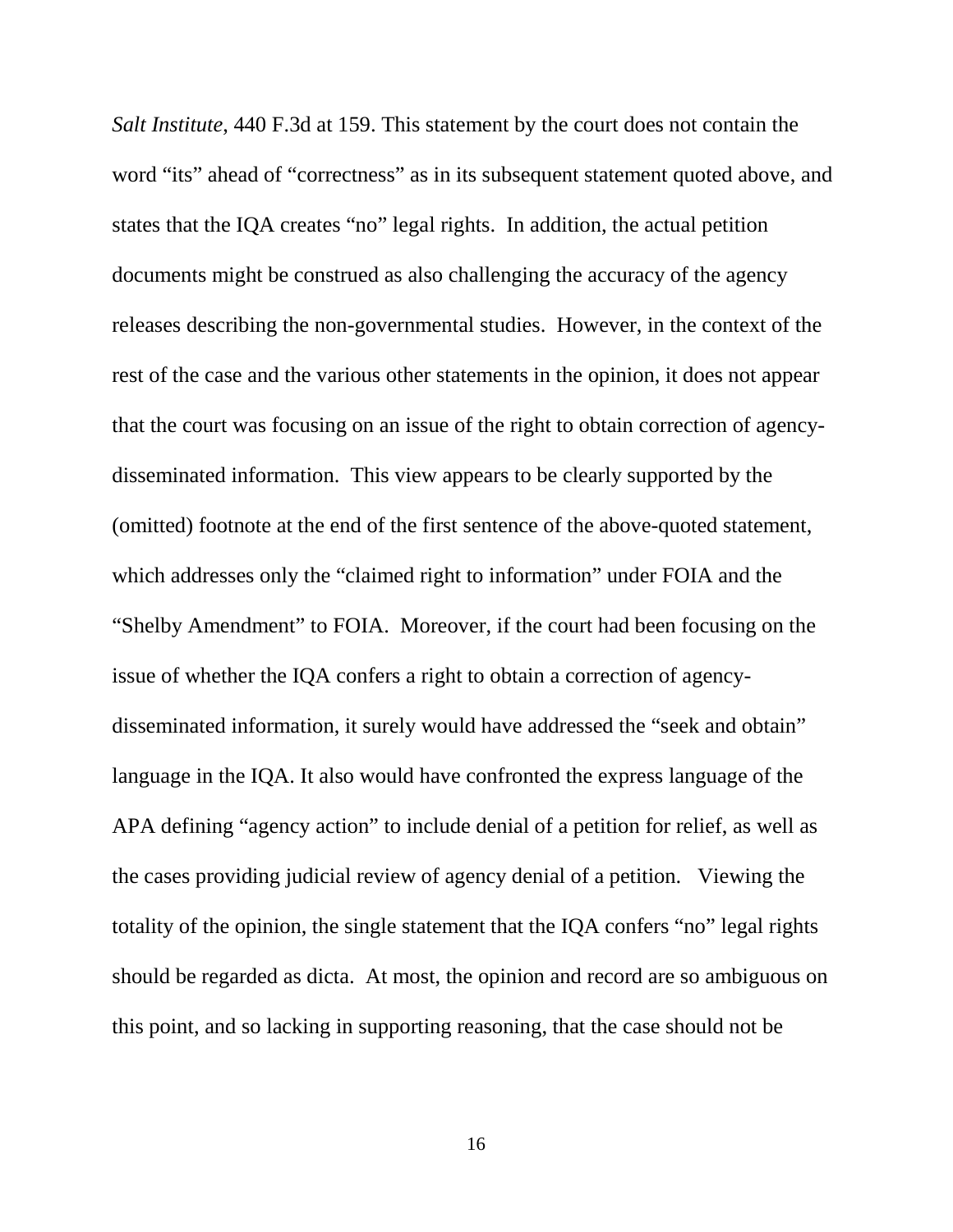regarded as reliable authority on the issue of a legal right to "seek and obtain" correction of agency disseminated information.<sup>[10](#page-26-0)</sup>

#### **CONCLUSION**

The OMB interpretation of the "press release" exclusion is controlling, and the DOJ press release exclusion must be, and can be, read to be consistent with the OMB interpretation. Therefore, the press release in this case is covered by the IQA. Under the express terms of the IQA and APA, Harkonen had a right to petition to "seek and obtain" "relief" in the form of correction of an inaccurate press release, and consequently had a right to judicial review of the agency denials. *Salt Institute* should not be considered authority to the contrary. The district court erred on these points, and therefore it should be reversed.

Dated: June 7, 2013 /s/ William G. Kelly, Jr.

William G. Kelly, Jr. (D.C. Bar No. 411594) MULTINATIONAL LEGAL SERVICES, PLLC 1850 Fall Line Dr. Driggs, ID 83422 (208) 354-3050 [wgkelly@silverstar.com](mailto:wgkelly@silverstar.com)

Attorney for *Amicus Curiae* Center for Regulatory Effectiveness

<span id="page-26-0"></span> $10$  Like other federal circuits, this Circuit feels free to disagree with a sister circuit when it considers that the sister circuit's opinion is not supported by persuasive reasoning. *See, e.g., Espinoza v. United Student Aid Funds, Inc*., 553 F.3d 1193,  $1202 (9^{th}$  Cir. 2008).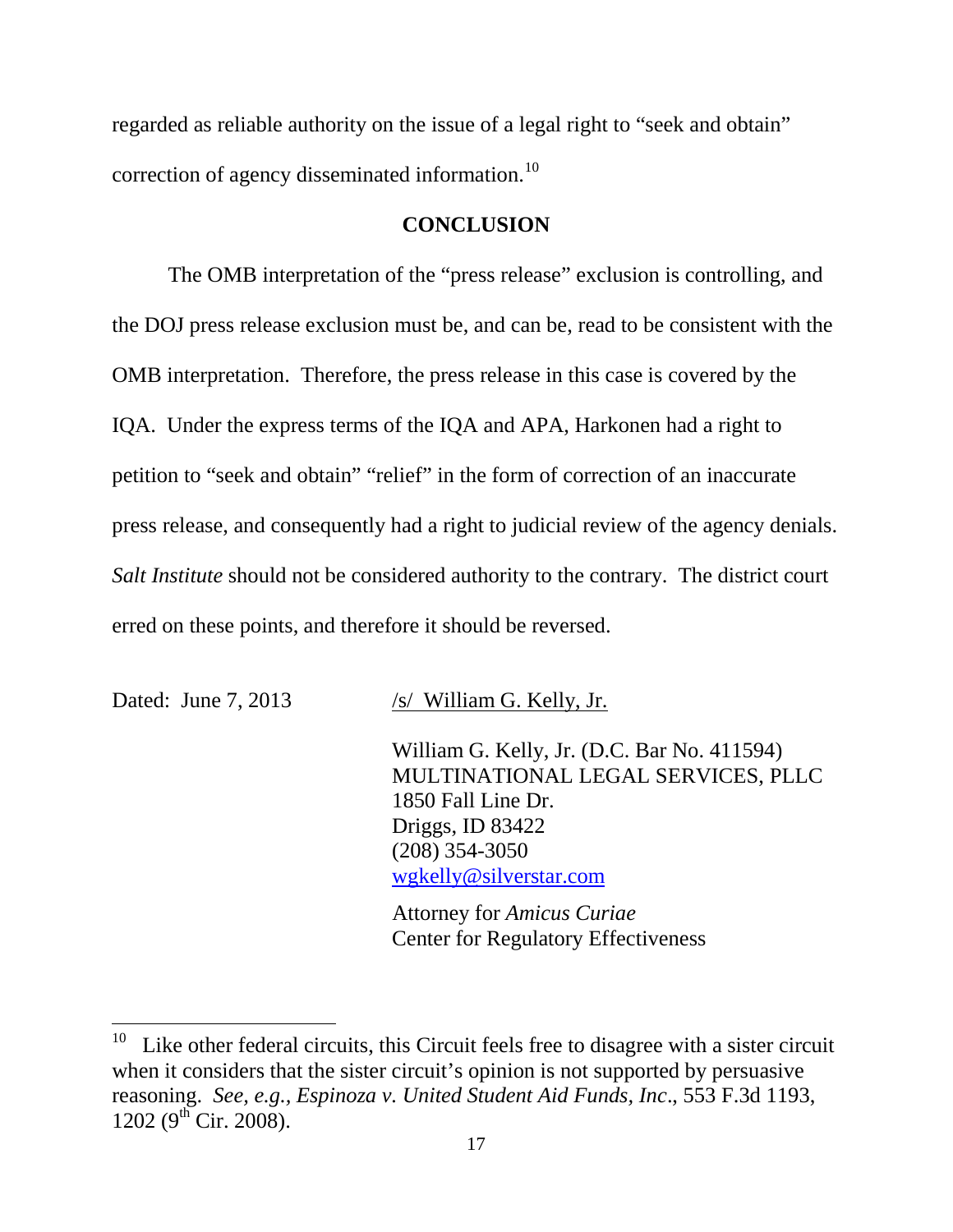## **CERTIFICATE OF COMPLIANCE**

Pursuant to Federal Rule of Appellate Procedure 32(a)(7)(C) and Circuit Rule 32-1, this *amicus curiae* brief complies with the type-volume limitation of Federal Rules of Appellate Procedure 32(a)(7)(B)(i) and 29(d) because it contains 4,133 words, according to the word count function of Microsoft Word, excluding those parts of the brief exempted by Federal Rule of Appellate Procedure  $32(a)(7)(B)(iii)$ .

Dated: June 7, 2013 /s/ William G. Kelly, Jr. William G. Kelly, Jr.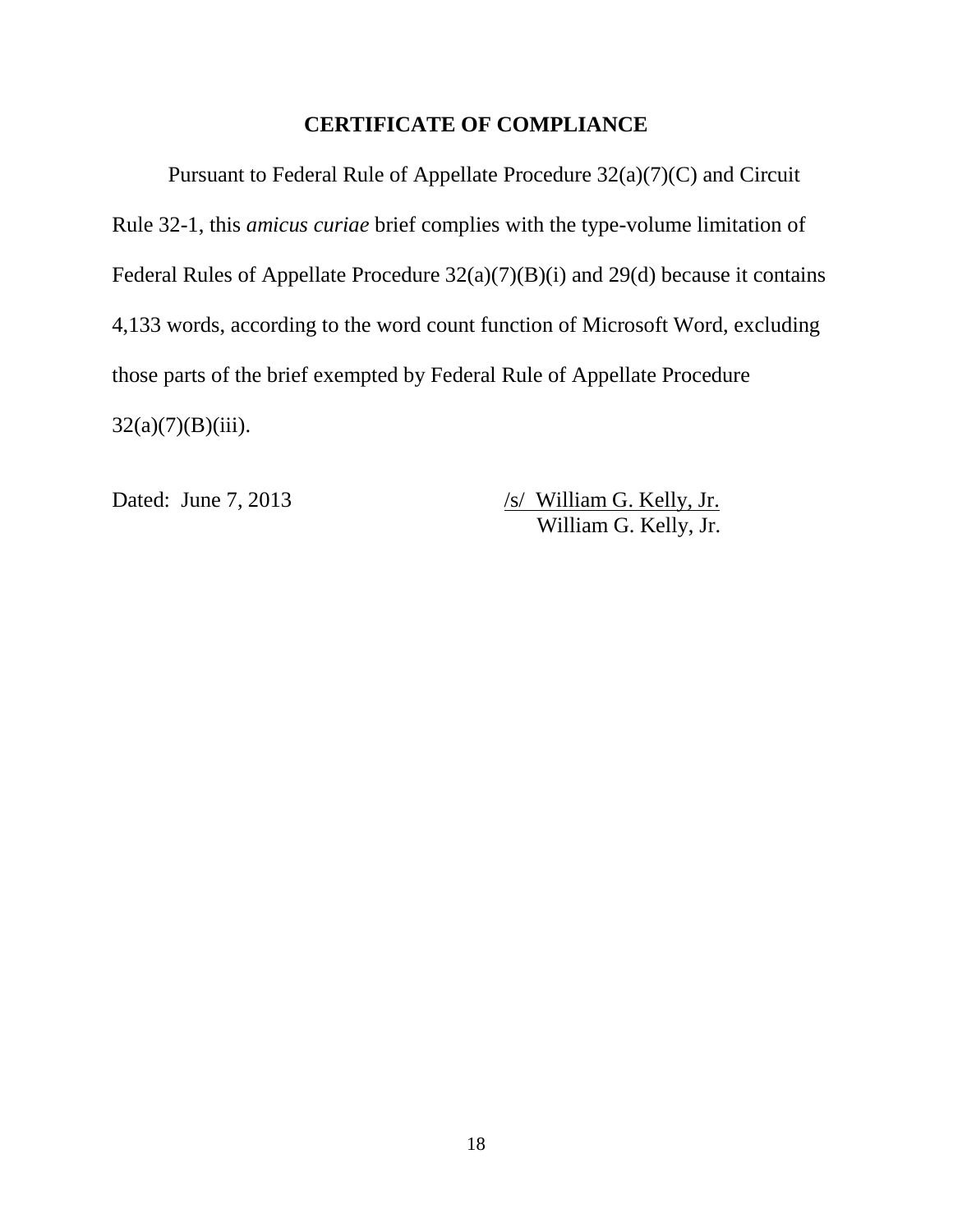### **CERTIFICATE OF SERVICE**

I hereby certify that I electronically filed the foregoing *amicus curiae* brief with the Clerk of the Court for the United States Court of Appeals for the Ninth Circuit on June 7, 2013, by using the appellate CM/ECF system.

I certify that all attorneys of record in this case are registered CM/ECF users and that service with be accomplished by using the appellate CM/ECF system. I also hereby certify that I will cause attorneys of record and the Court to be served with such paper copies of the brief as the Clerk of the Court might subsequently direct.

Dated: June 7, 2013 /s/ William G. Kelly, Jr.

William G. Kelly, Jr. (D.C. Bar No. 411594) MULTINATIONAL LEGAL SERVICES, PLLC 1850 Fall Line Dr. Driggs, ID 83422 (208) 354-3050 [wgkelly@silverstar.com](mailto:wgkelly@silverstar.com)

Attorney for *Amicus Curiae* Center for Regulatory Effectiveness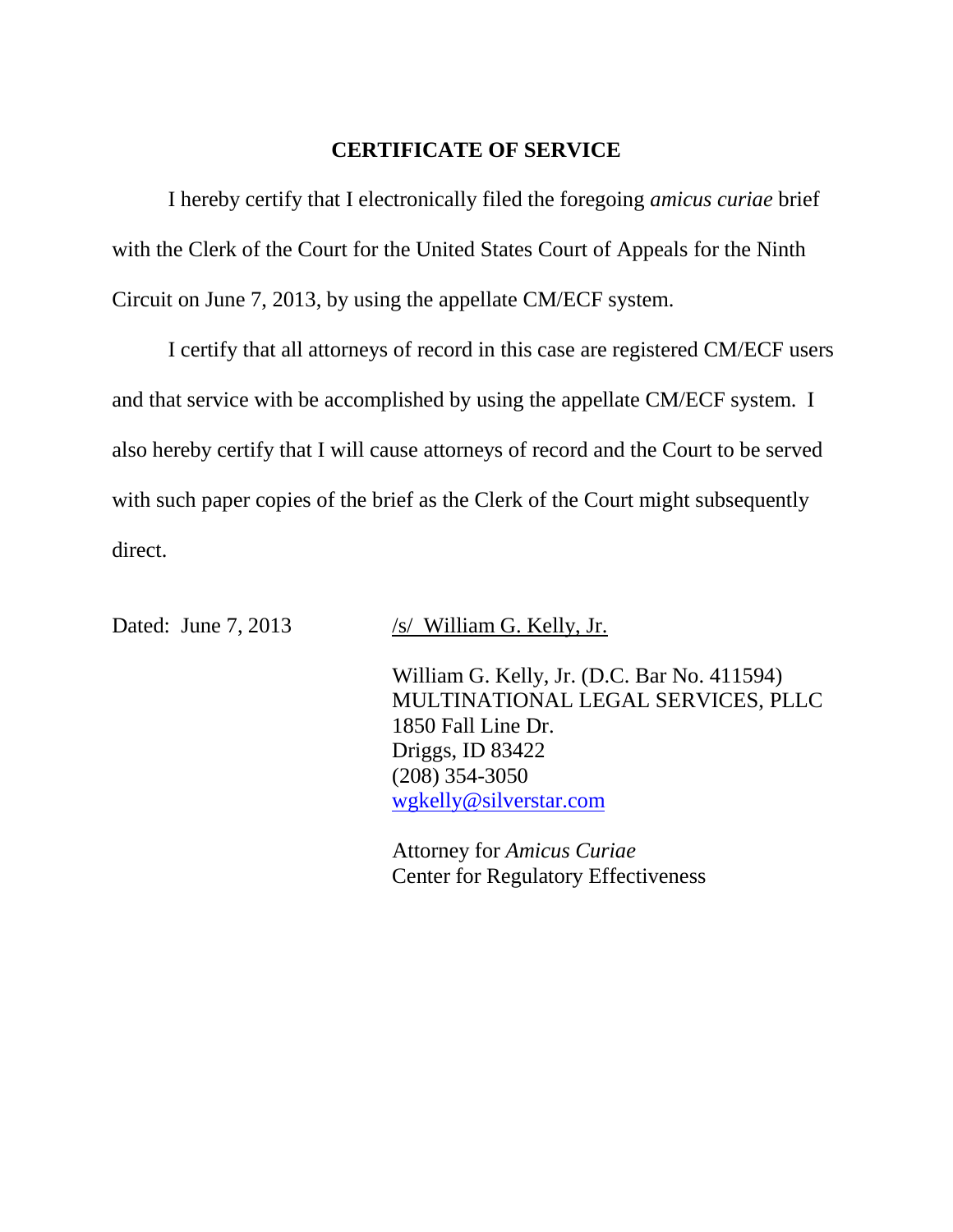#### June 10, 2002

#### MEMORANDUM FOR PRESIDENT=S MANAGEMENT COUNCIL

FROM: John D. Graham

SUBJECT: Agency Draft Information Quality Guidelines

The quality of information disseminated to the public by the Federal Government needs to be improved.

Reflecting this need, Congress recently directed OMB to issue government-wide guidelines that Aprovide policy and procedural guidance to Federal agencies for ensuring and maximizing the quality, objectivity, utility, and integrity of information (including statistical information) disseminated by Federal agencies.@ The Administration is committed to vigorous implementation of this information quality law.

OMB issued government-wide information quality guidelines on September 28 last year. Each Federal agency is now required to issue its own guidelines that will ensure the quality of information that it disseminates. These guidelines must include mechanisms to allow the public to seek correction of disseminated information that does not comply with the information quality standards in the OMB or agency guidelines. To permit public participation and comment, and to facilitate interagency coordination, agencies are expected to make their draft guidelines available for public comment.

My staff and I have completed a preliminary review of the draft agency guidelines currently available for public comment. We want to thank you for the substantial effort and careful deliberation reflected in the agency drafts. Agencies, with highly diverse program responsibilities, disseminate a wide variety of kinds of information to serve many different purposes. The agency drafts properly reflect this variety.

Some agencies have developed particularly noteworthy provisions that I would suggest for consideration by other agencies in reviewing and revising their own draft guidance. I would also like to point out some provisions in agency drafts that do not appear consistent with the text and intent of the OMB guidelines or are otherwise contrary to Administration policy.

Based on our review, I have attached a discussion of important issues, identified noteworthy approaches for consideration, and provided guidance on those provisions that need to be adopted uniformly in all agency guidance. I request that you send this attachment to the appropriate officials who are responsible for developing your agency information quality guidelines.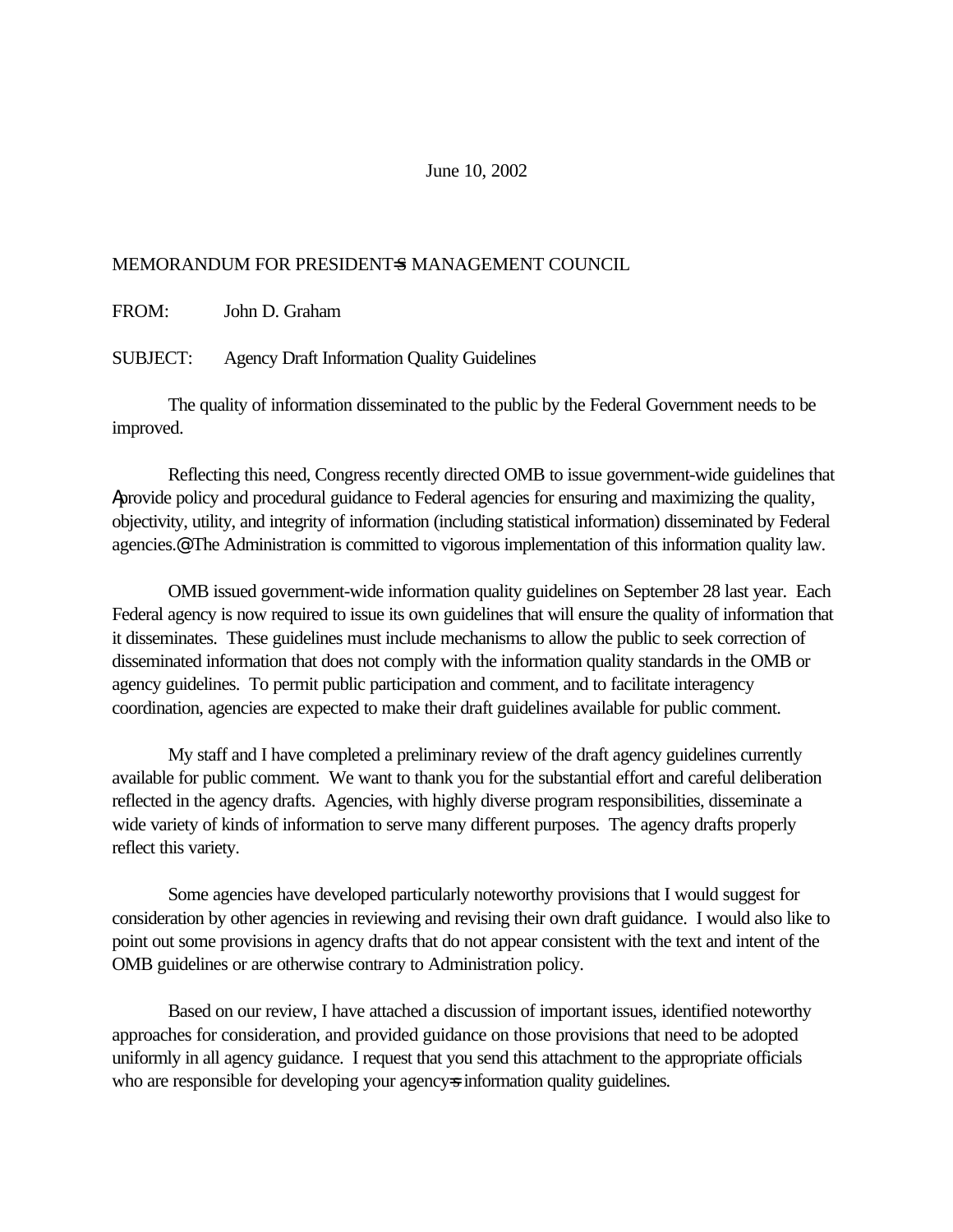We have asked agencies to submit draft final guidelines to us for review by August 1 (which we have extended from an original July 1 deadline). We encourage you to use this extra time to extend your public comment period. In light of the recent decision to allow additional time for agencies to extend the period for public comment on agency guidelines (and thus compress the time available for final OMB review), it is my intention to have these OIRA comments considered in conjunction with public comments as agencies shape their final guidelines.

As a related matter, I should note that Mark Forman of OMB is leading work on a content model for presenting information on the web. It will include guidelines on how to present web content, how agencies should identify web-based material, and general guidelines for what should go on the public internet.

**Attachment**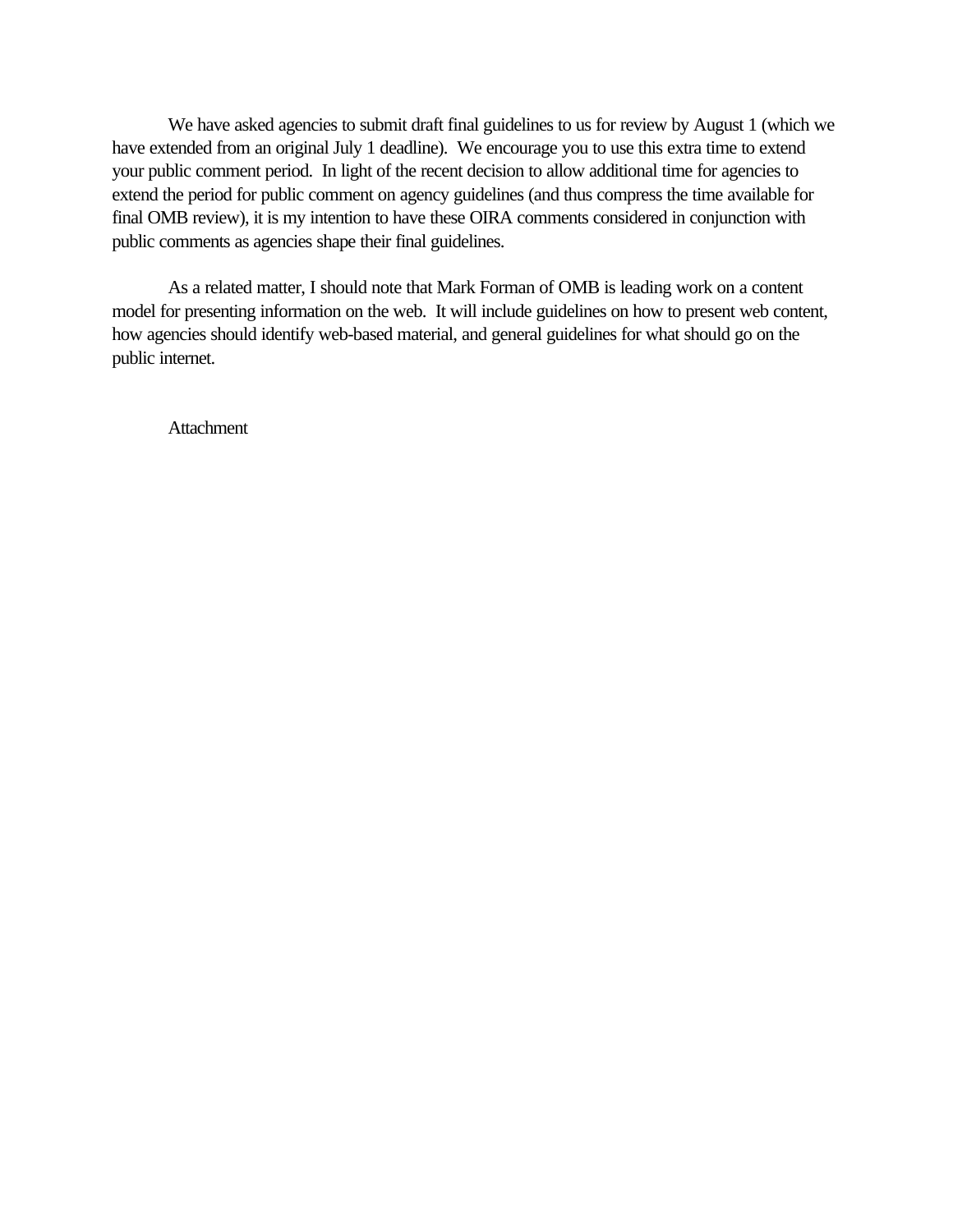#### **OIRA REVIEW OF INFORMATION QUALITY GUIDELINES DRAFTED BY AGENCIES**

By October 1, 2002, agencies must publish in the *Federal Register* a notice that the agency is final guidelines are available on the Internet. Agencies must also provide OMB an opportunity to review each agency=s draft final guidelines before they are issued. Drafts must be submitted to OMB no later than August 1.

The underlying legislation is Section 515 of the Treasury and General Government Appropriations Act for Fiscal Year 2001 (Public Law 106-554; H.R. 5658). The OMB Information Quality Guidelines can be found in the *Federal Register* for September 28, 2001 (66 FR 49718), and, as amended, for February 22, 2002 (67 FR 8452).

This attachment discusses important policy issues raised by the agency drafts, identifies noteworthy approaches for consideration, and provides guidance on those provisions that need to be uniformly adopted in all agency information quality guidelines. We urge that draft guidelines submitted for OMB review reflect consideration of this guidance as well as the public comments.

#### I. SCOPE OF AGENCY GUIDELINES.

In this topic, we discuss a number of constructive approaches agencies used to define the kinds of information that are covered by their guidelines. In some cases, we refer to provisions from agency drafts. These examples are quoted at the end of this attachment.

We cite these agency draft provisions as useful constructive approaches. We caution, however, that these examples are only agency proposals. Based on public comment and other review, the agencies may further refine these examples.

The OMB definitions of Ainformation@ and Adissemination@ establish the scope of these guidelines. Both definitions contain exceptions. Agencies have elaborated upon the definitions of information and

- 3 -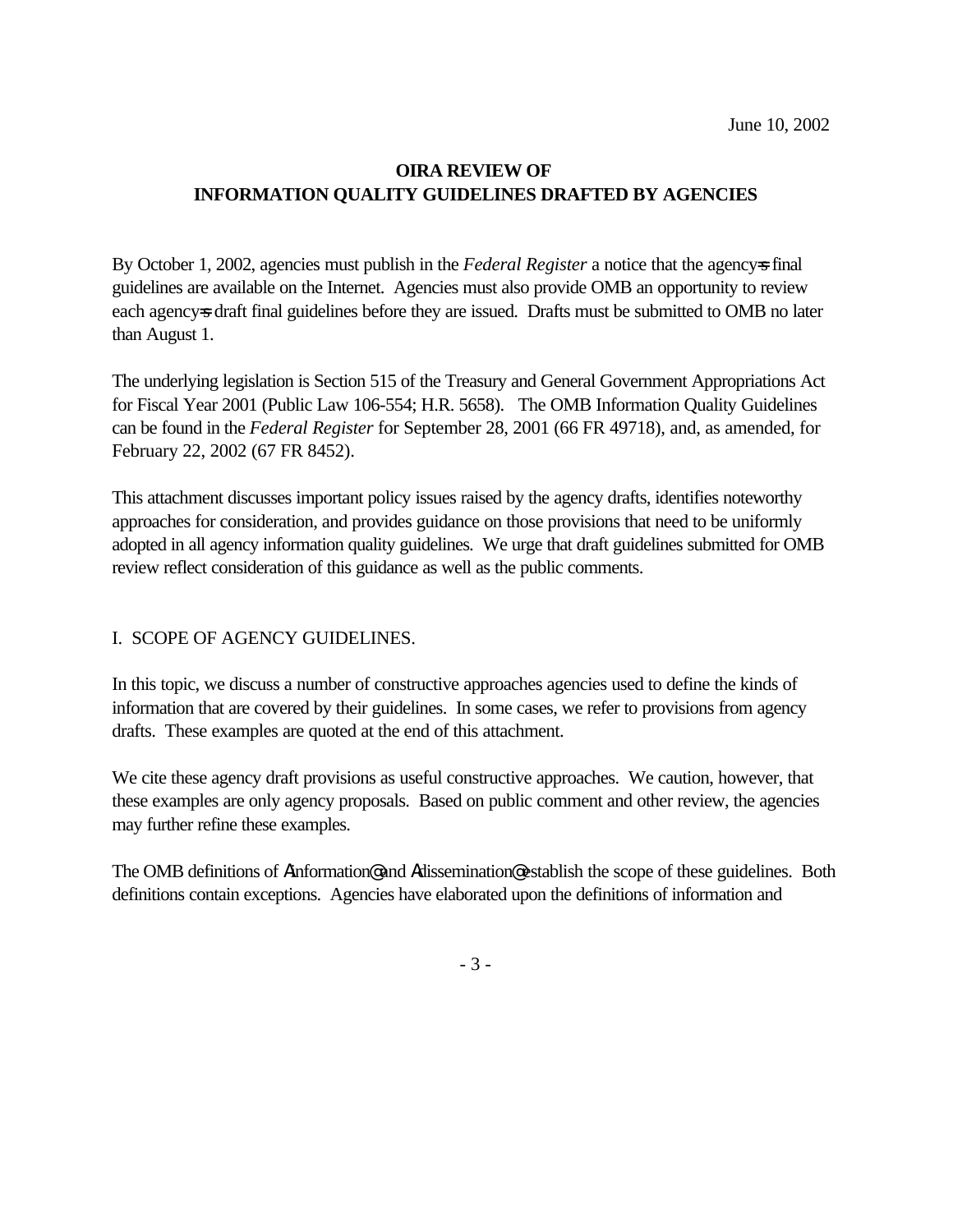dissemination, and the exceptions thereto, to both broaden and narrow their scope. The specific examples discussed below include modifications that appear reasonable and consistent with the approach OMB takes in its guidelines, as well as suggestions for improvement and greater consistency with the OMB guidelines. We suggest that agencies consider these approaches for their own use.

Use of Statements of AIntent<sup>®</sup> to Define Scope. Some agencies used statements of intent or purpose to limit the scope of these guidelines. Such use of Aintent@ clarifies the nature of the inclusion or exclusion in a way to avoid having incidental or inadvertent public disclosure undermine the practical administration of the definition or exclusion. For example, some agencies insert the concept of Aintent@ into the exemption for intra- or inter-agency use of sharing of information, e.g., exempted is Ainformation ... not disseminated to the public, including documents intended only for inter-agency and intra-agency communications  $\mathcal{Q}(ED, 1 \& 4)$ . On the other hand, some agencies quote this definition as stated in the OMB guidelines literally, and do not insert a concept of intent. They may wish to include a concept of Aintent@ to avoid inadvertent public disclosure from undermining practical administration of the guidelines.

Exemption for Press Releases. Some agencies narrowed the exemption in the OMB definition to provide that the agency should already have disseminated the information discussed in the press release in another way. For example, EPA states AThese guidelines do not apply to press releases, fact sheets, press conferences or similar communications in any medium that announce, support the announcement or give public notice of information EPA has disseminated elsewhere@ (EPA, 15). This limitation avoids creating an incentive to misuse press releases to circumvent information quality standards.

Exemption for Public Filings. Some agencies refined the exemption for public filings to permit agencies to Apass through@ information not subject to the guidelines while properly applying the agency and OMB guidelines to third-party information that the agency disseminates. Agencies need to qualify the public filing exemption to ensure that the agency guidelines continue to apply to third-party information that the agency disseminates, as we discuss below under II, ACoverage of >Third-Party= Information under the Guidelines.@

Exclusion For Agency Employed Scientist, Grantee, or Contractor. The preamble to the OMB guidelines discusses situations in which the dissemination of information by an agency-employed scientist, grantee, or contractor is not subject to the guidelines, namely those situations in which they Apublish and communicate their research findings in the same manner as their academic colleagues@ and

- 4 -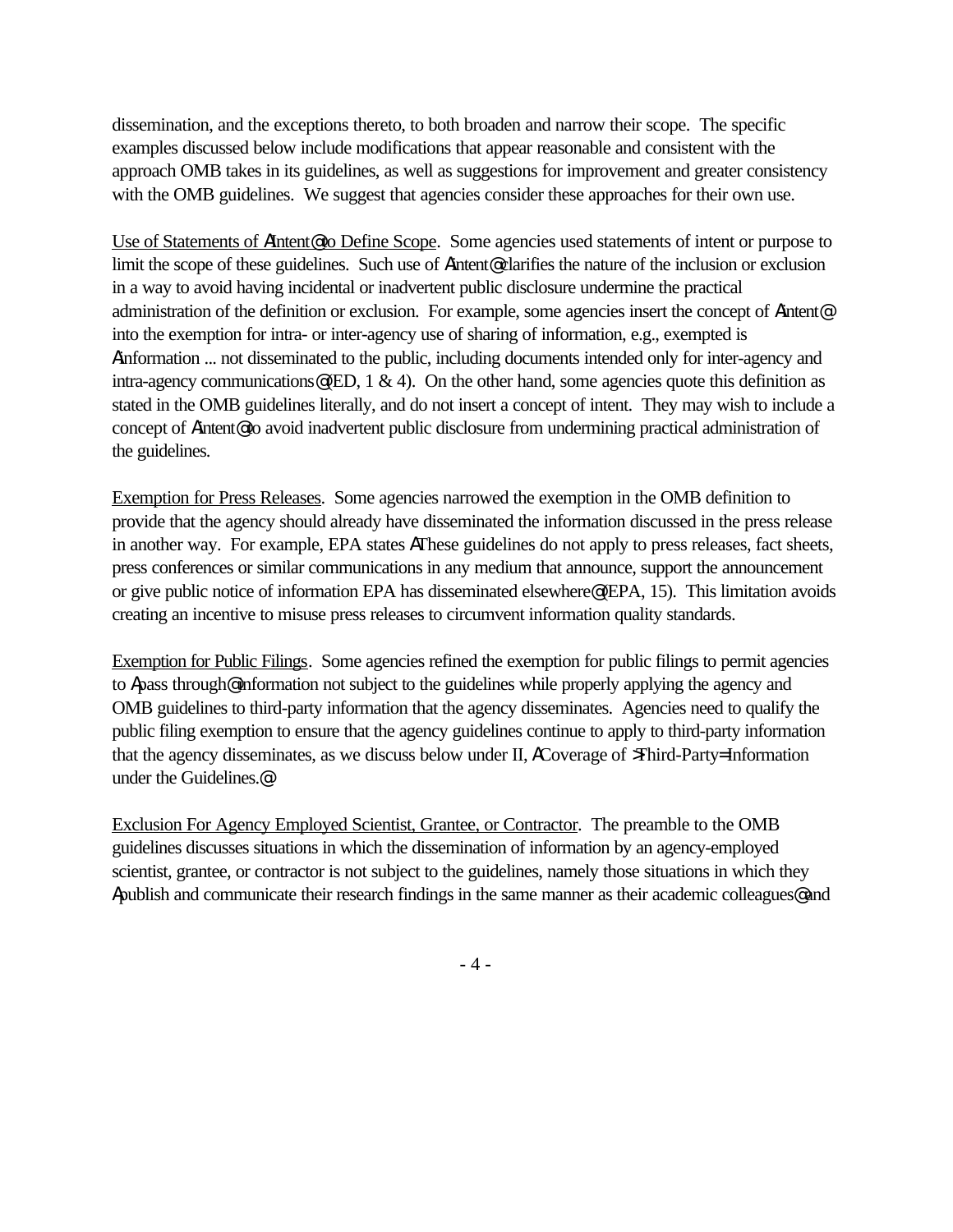thus do not imply official agency endorsement of their views or findings (67 FR 8453-54, February 22, 2002). On the other hand, an agency disseminates information Awhere an agency has directed a thirdparty to disseminate information, or where the agency has the authority to review and approve the information before release@ (67 FR 8454, February 22, 2002). Agencies that did not explicitly include such an exemption may wish to consider doing so, but need to do so in the carefully balanced ways quoted at the end of this attachment.

Exclusion for Testimony and Other Submissions to Congress. Some agencies exclude Ainformation presented to Congress (as part of the legislative or oversight processes, e.g., testimony of officials, information or drafting assistance provided to Congress in connection with pending or proposed legislation) *that is not simultaneously disseminated to the public*@ (Justice, 3; DOT, 9). As with the exemption for press releases, we think it would be better for agencies to narrow this exemption to provide that the agency should already have disseminated the information discussed in the testimony in another way. This limitation would avoid creating an incentive to misuse testimony and other submissions to Congress to circumvent information quality standards.

Exemption for Subpoenas or Adjudicative Processes. The preamble to the OMB guidelines states that AThe exemption from the definition of  $x$ dissemination= for  $x$ djudicative processes= is intended to exclude ... the findings and determinations that an agency makes in the course of adjudications involving specific parties. There are well-established procedural safeguards and rights to address the quality of adjudicatory decisions and to provide persons with an opportunity to contest decisions. These guidelines do not impose any additional requirements on agencies during adjudicative proceedings and do not provide parties to such adjudicative proceedings any additional rights of challenge or appeal@ (67 FR 8454, February 22, 2002). Some agencies adapted the OMB exception very carefully. Other agencies may have broadened this exemption beyond OMB=s intent; they need to limit this exemption carefully to be consistent with OMB=s intent both as to the adjudicative procedures that are included and the scope of the information covered.

Effective Date. The OMB guidelines establish two somewhat different effective dates (III.4). An agencys obligation to conduct a pre-dissemination review of information quality starts only on October 1: AThe agency=s pre-dissemination review, under paragraph III.2, shall apply to information that the agency first disseminates on or after October 1, 2002.<sup>@</sup> An agency sobligation to allow the public to seek the correction of information that does not comply with the information quality standards in OMB or agency guidelines starts on October 1, 2002, for information that the agency disseminates on or after

- 5 -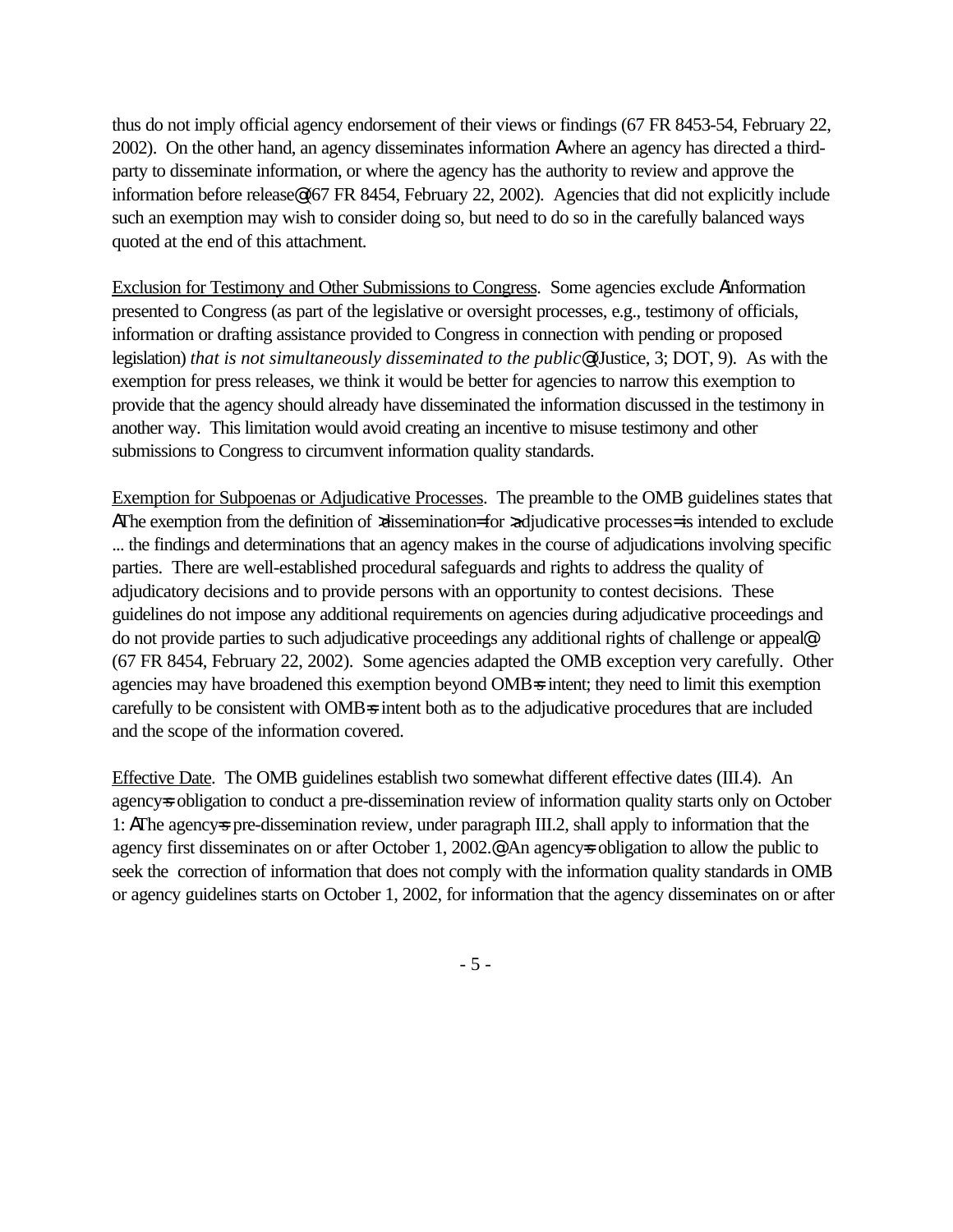

EXECUTIVE OFFICE OF THE PRESIDENT OFFICE **OF** MANAGEMENT AND BUDGET WASHINGTON, D.C. *20503* 

October 1, 2002

#### **OFFICE OF MANAGEMENT AND BUDGET INFORMATION QUALITY GUIDELINES**

The Office of Management and Budget publishes these **OMB** guidelines in accordance with the Guidelines for Ensuring and Maximizing the Quality, Objectivity, Utility, and Integrity of Information Disseminated by Federal Agencies (Government-wide Guidelines) published in interim final form by **OMB** in the Federal Register in Volume 66, No. 189 at 49718 on Friday, September 28, 2001, and updated in final form in Volume 2, No. 67 at 8452 on February 22, 2002. These published guidelines were issued pursuant to Section 515 of the Treasury and General Government Appropriations Act for FY2001 (Public Law 106-554; HR 5658). In response to the legislation and the published guidelines, **OMB** identifies the following policies and procedures for ensuring and maximizing the quality, objectivity, utility, and integrity of information disseminated by OMB; and it hereby establishes additional procedures for affected persons to seek and obtain correction of information maintained and disseminated by **OMB** that does not comply with standards set out in the Government-wide Guidelines. These OMB guidelines are intended to ensure and maximize the quality of information disseminated by **OMB.** Through these **OMB** guidelines, **OMB** establishes as its performance standard a goal of disseminating information consistent with the Government-wide Guidelines and these OMB guidelines.

OMB's predissemination review described in these OMB guidelines applies to information that OMB first disseminates on or after October 1, 2002. The administrative mechanism for correcting information that OMB disseminates described in these OMB guidelines applies to information that OMB disseminates on or after October 1, 2002, regardless of when OMB first disseminated the information.

#### **I. Procedures for Ensuring and Maximizing the Quality, Objectivity, Utility, and Integrity of Information Prior to Dissemination**

In Government-wide Guidelines, "quality" is defined as an encompassing term comprising utility, objectivity, and integrity.

#### A. Objectivity and Utility of Information

1. As defined in Section IV, below, "objectivity" is a measure of whether disseminated information is accurate, reliable, and unbiased and whether that information is presented in an accurate, clear, complete, and unbiased manner. "Utility" refers to the usefulness of the information for the intended audience's anticipated purposes. OMB is committed to disseminating reliable and useful information. Before disseminating information, **OMB** staff and officials should subject such draft information to an extensive review process. It is the primary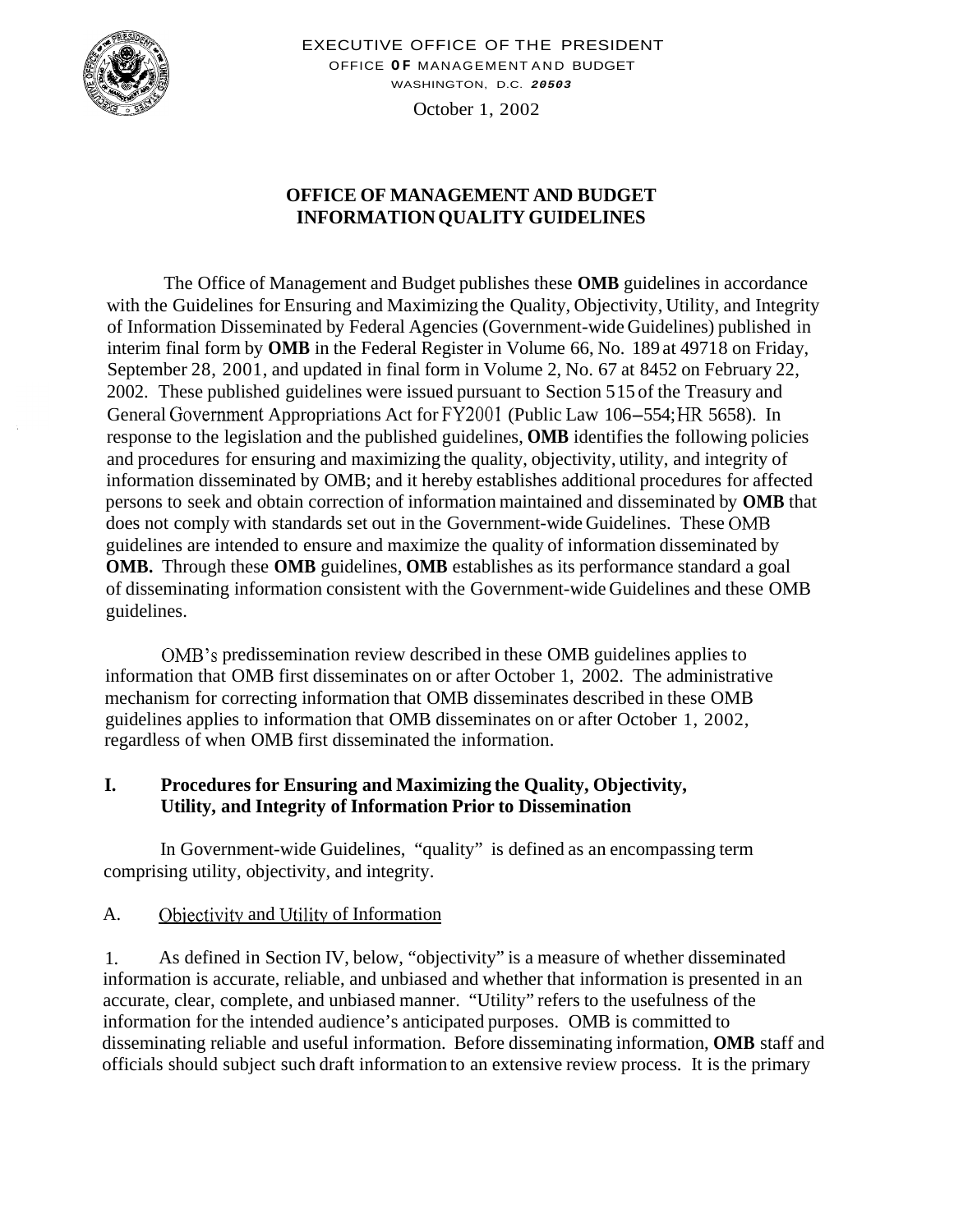3. OMB's Executive Associate Director or a delegee thereof (typically in consultation with the Divisions within OMB responsible for the subject matter) will consider the request for reconsideration, applying the standards and procedures set out in Section II, above and will make a determination regarding the request. In most cases, the requestor will be notified of the determination and, if appropriate, the corrective action to be taken, within 60 days of receipt. If the request for reconsideration requires more than 60 days of receipt, OMB will inform the requestor of the extension, providing its reasons for the extension and an estimated decision date. OMB will give reasonable notice to affected persons of any corrections made.

#### **IV. Definitions**

1. "Affected" persons are those who may benefit or be harmed by the disseminated information. This includes both: (a) persons seeking to address information about themselves or about other persons to which they are related or associated; and (b) persons who use the information.

2. "Dissemination" means agency initiated or sponsored distribution of information to the public (see 5 CFR 1320.3(d) "Conduct or Sponsor"). Dissemination does not include the passthrough of public filings or other information received from third-parties by OMB and made available for public review through website posting or other means, without OMB's official endorsement of its content. However, these guidelines may apply to third-party information adopted by OMB.

In addition, dissemination does not include distributions of information or other materials that are:

- (a) intended for government employees or agency contractors or grantees;
- (b) intended for U.S. Government agencies;
- (c) produced in responses to requests for agency records under the Freedom of Information Act, the Privacy Act, the Federal Advisory Committee Act or similar law;
- (d) correspondence or other communication limited to individuals or to other persons, within the meaning of paragraph 7, below;
- (e) communications such as press releases, interviews, speeches, and similar statements containing information that OMB or another Federal agency has previously disseminated in compliance with the Government-wide Guidelines or the OMB guidelines; or
- documents (e.g., guidance, bulletins, policy directives) intended only for inter- $(f)$ agency and intra-agency communications.

Also excluded from the definition are archival records; public filings; responses to subpoenas or compulsory document productions; or documents prepared and released in the context of adjudicative processes. These guidelines do not impose any additional requirements on OMB